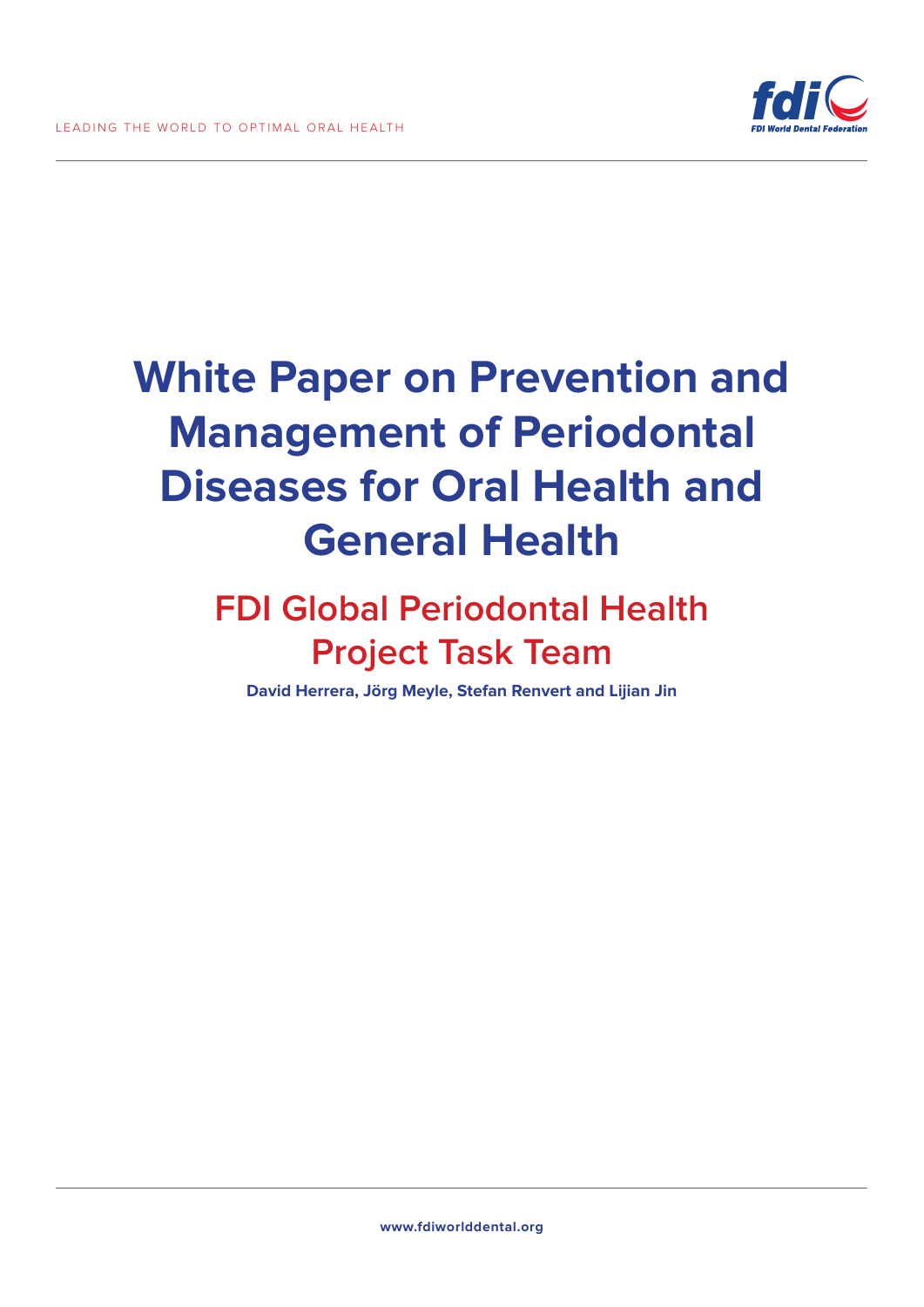The White Paper on Prevention and Management of Periodontal Diseases for Oral Health and General Health was made possible through unrestricted grants from:





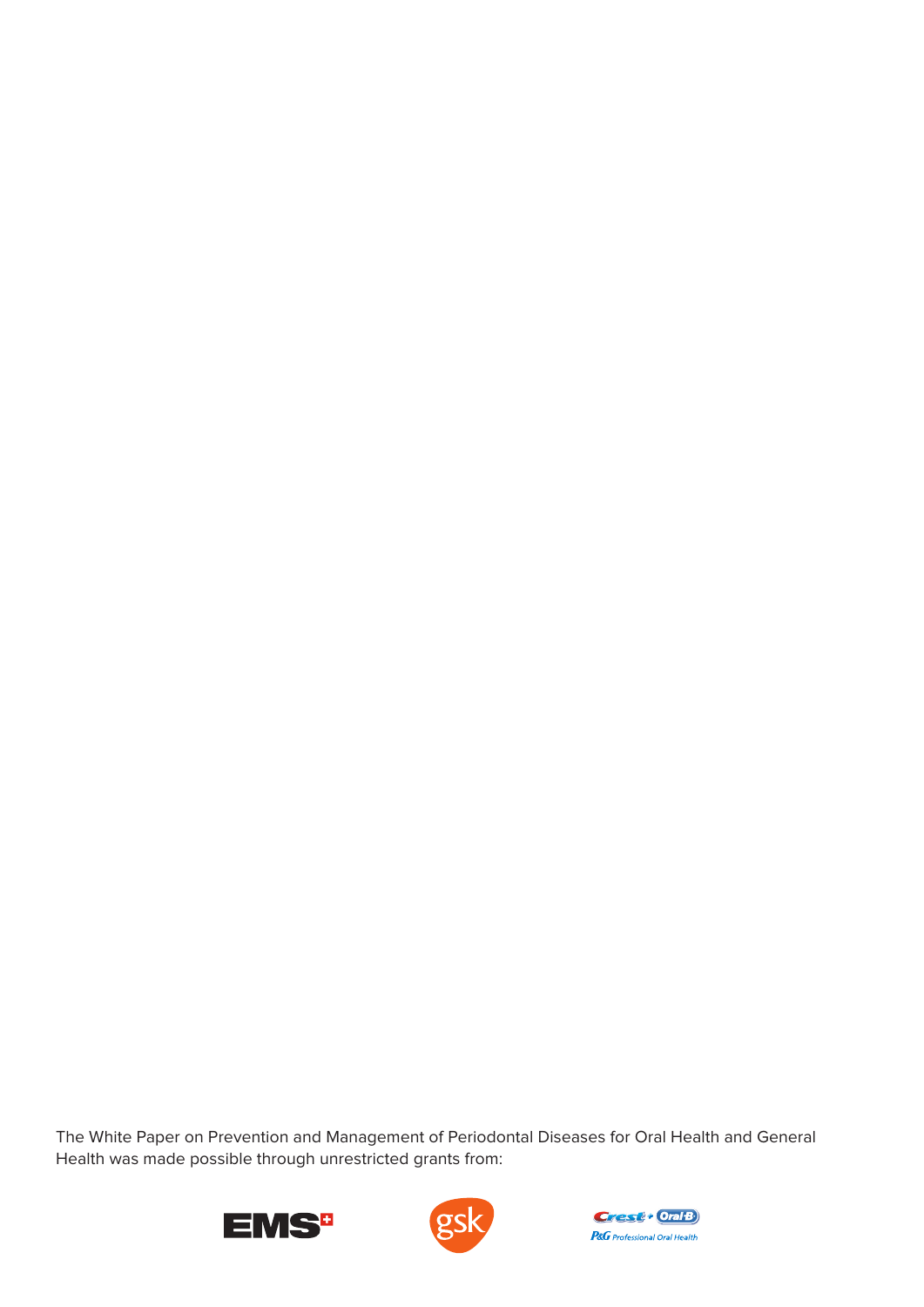## **Table of contents**

| <b>Executive summary</b><br><b>Introduction</b>           |                                                                                                                                                          | $\overline{2}$ |
|-----------------------------------------------------------|----------------------------------------------------------------------------------------------------------------------------------------------------------|----------------|
|                                                           |                                                                                                                                                          | 4              |
| <b>Section 1</b><br><b>Section 2</b>                      | Periodontal diseases: definition, classification and diagnosis<br>Aetiology and pathogenesis of periodontal diseases                                     | 4<br>5         |
|                                                           | Why are periodontal diseases important?                                                                                                                  | 6              |
| <b>Section 3</b><br><b>Section 4</b>                      | Periodontal diseases as prevalent conditions in humans:<br>epidemiology and global burden<br>Periodontitis as an infection and inflammation sharing risk | 6              |
| <b>Section 5</b>                                          | actors with other chronic noncommunicable diseases (NCDs)<br>Consequences and impacts of periodontitis                                                   | 6<br>7         |
| Are periodontal diseases preventable and treatable?       |                                                                                                                                                          | 8              |
| <b>Section 6</b><br><b>Section 7</b>                      | Prevention of periodontal diseases<br>Treatment of periodontal diseases                                                                                  | 8<br>10        |
|                                                           | What are the current problems/challenges and recommended actions?                                                                                        | 11             |
| <b>Section 8</b><br><b>Section 9</b><br><b>Section 10</b> | Current problems and major challenges of periodontal care<br>Recommendations, solutions, call for actions and perspectives<br>Action plan                | 11<br>13<br>15 |
| <b>Acknowledgements</b>                                   |                                                                                                                                                          | 15             |
| <b>References</b>                                         |                                                                                                                                                          | 16             |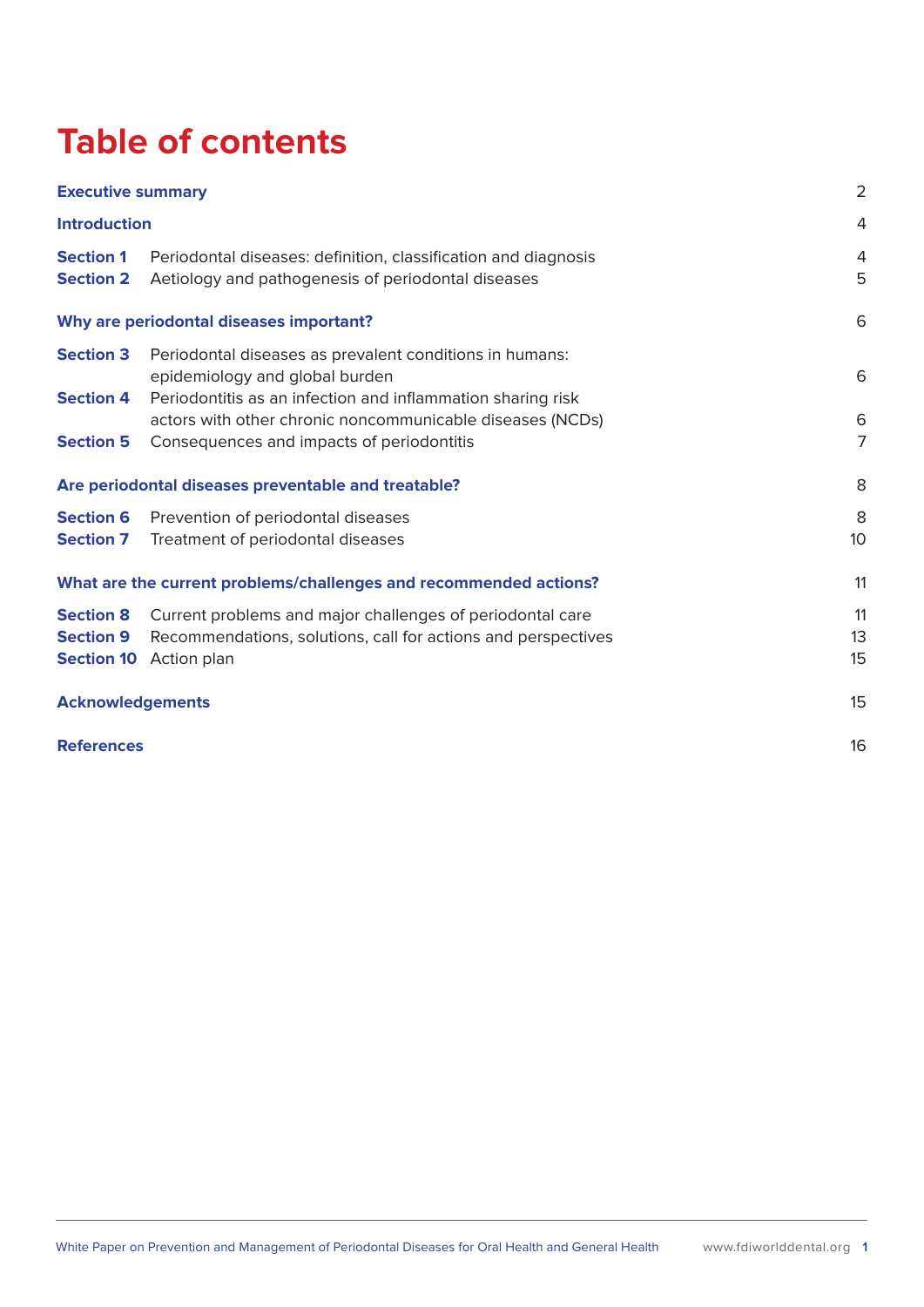## **Executive summary**

This white paper provides oral health professionals with a comprehensive yet succinct summary of the main issues related to the global prevalence and impacts, aetiology and pathogenesis, prevention, diagnosis and treatment of periodontal diseases. It also identifies the key challenges in tackling the burden of periodontal diseases and provides an action plan for oral health professionals, policymakers, and other related actors.

The Introduction defines periodontal diseases, including specific definitions and descriptions of the signs and symptoms of plaque-induced gingivitis, being evidence of gingival inflammation without clinical attachment loss, and periodontitis, being inflammation accompanied by loss of clinical attachment and alveolar bone resorption. Notably, periodontitis is the major cause of severe tooth loss and edentulism in the adult population worldwide. It also describes the current classification of periodontal diseases (1999), gives a brief note on the forthcoming 2018 update from the World Workshop on the Classification of Periodontal and Peri-Implant Diseases and Conditions in November 2017, and emphasizes the screening and diagnostic procedures that dental professionals should follow to assess all patients' periodontal status. These procedures include medical and dental history/risk factor questions, extra- and intraoral examinations, radiographic assessment, and specific periodontal investigations. Section 2 goes on to detail the aetiology and pathogenesis of periodontal diseases, describing the process of inflammatory response to pathogenic oral biofilms. It also considers risk factors for periodontal diseases, addressing both modifiable (lifestyle, metabolic, dietary, socioeconomic and stress factors) and nonmodifiable (genetic profile, gender, age, and certain systemic conditions) risk factors. Sections 3 to 5 address the importance of periodontal diseases. A summary of the epidemiology and global burden of periodontal diseases is provided, recognizing severe periodontitis as the sixth most prevalent disease or condition worldwide. Increasing disease prevalence with age, variations between global regions, and significant global socio-economic impacts are also highlighted (Section 3). Section 4 describes

the process by which periodontitis can result in bacteraemia and increased levels of systemic inflammation, and its shared unhealthy lifestyle (e.g. tobacco smoking), metabolic and dietary risk factors with other chronic noncommunicable diseases (NCDs). Section 5 addresses the consequences and impacts of periodontitis, building on the information in Section 4 to describe the evidence for systemic diseases and conditions associated with periodontal infection and inflammation such as diabetes and cardiovascular diseases. It also describes the significant impact that periodontitis can exert on patients' quality of life and self-esteem, through social, functional and aesthetic impairments.

The prevention and treatment of periodontal diseases are covered in Sections 6 and 7. Primary prevention strategies, based on personal oral hygiene and professional periodontal care, and secondary prevention strategies including individualized long-term supportive care and risk management for patients, are described and elaborated. Prevention at the population level and the cost-benefit comparison of prevention strategies are also discussed (Section 6). Section 7 describes the process and outcomes of periodontitis treatments, looking at basic, anti-infective/ inflammatory therapies, and more advanced surgical regenerative treatments for patients with severe periodontitis who exhibit persisting inflammation and unresolved lesions.

Section 8 outlines the current challenges in tackling periodontal diseases worldwide. Low awareness of periodontal health among the general public and oral health professionals, negligence of periodontal diseases in dental check-up procedures and dental education curricula, and reliance on dental implants despite associated risks, all pose critical problems and major challenges. Managing periodontal diseases in the face of socioeconomic inequalities and ageing populations is similarly identified as a challenge to tackle (Section 8). In response to these challenges, a number of solutions and calls for action are provided in Section 9. This includes specific strategies to raise awareness of oral/ periodontal health among healthcare professionals and the public, improve prevention and effective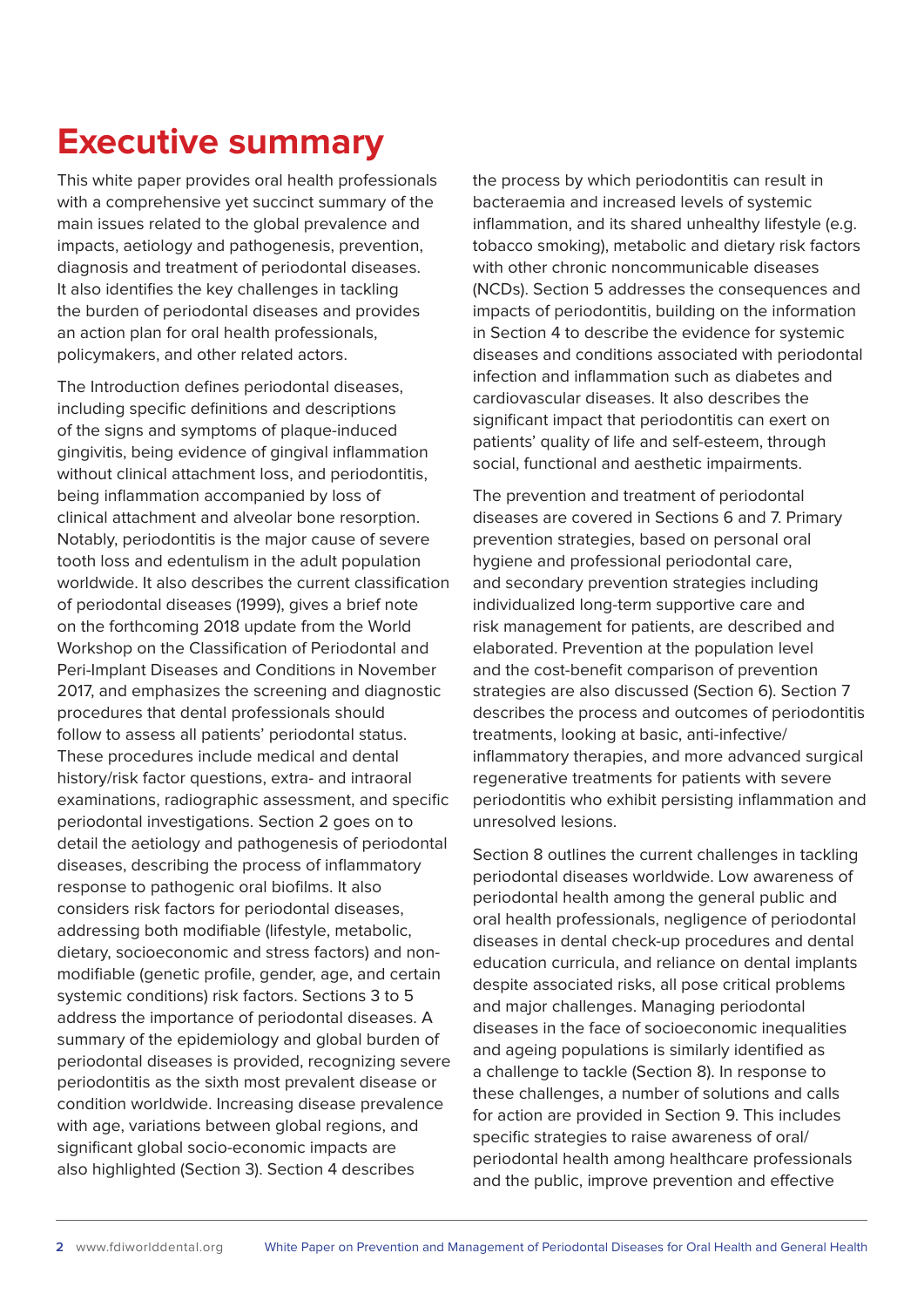management of periodontal diseases, and enhance basic and continuing dental/medical education on periodontal diseases.

The white paper concludes by setting out an action plan to advance the uptake of these solutions and calls for action worldwide (Section 10). Concise, tailored and user-friendly communication tools are needed to ensure messages about periodontal health maintenance and disease prevention and treatment reach the right audiences, so that they may then adopt these preventive behaviours. It is

therefore imperative to involve the broader dental team in prevention and treatment, and engage with the medical profession to deal with the common risk factors and interconnections of periodontal-systemic diseases. Collaborating with other stakeholders, such as community organizations and other health bodies, is important to advocate periodontal health and integrate oral/periodontal healthcare into all health policies and programmes for optimal oral health and general health.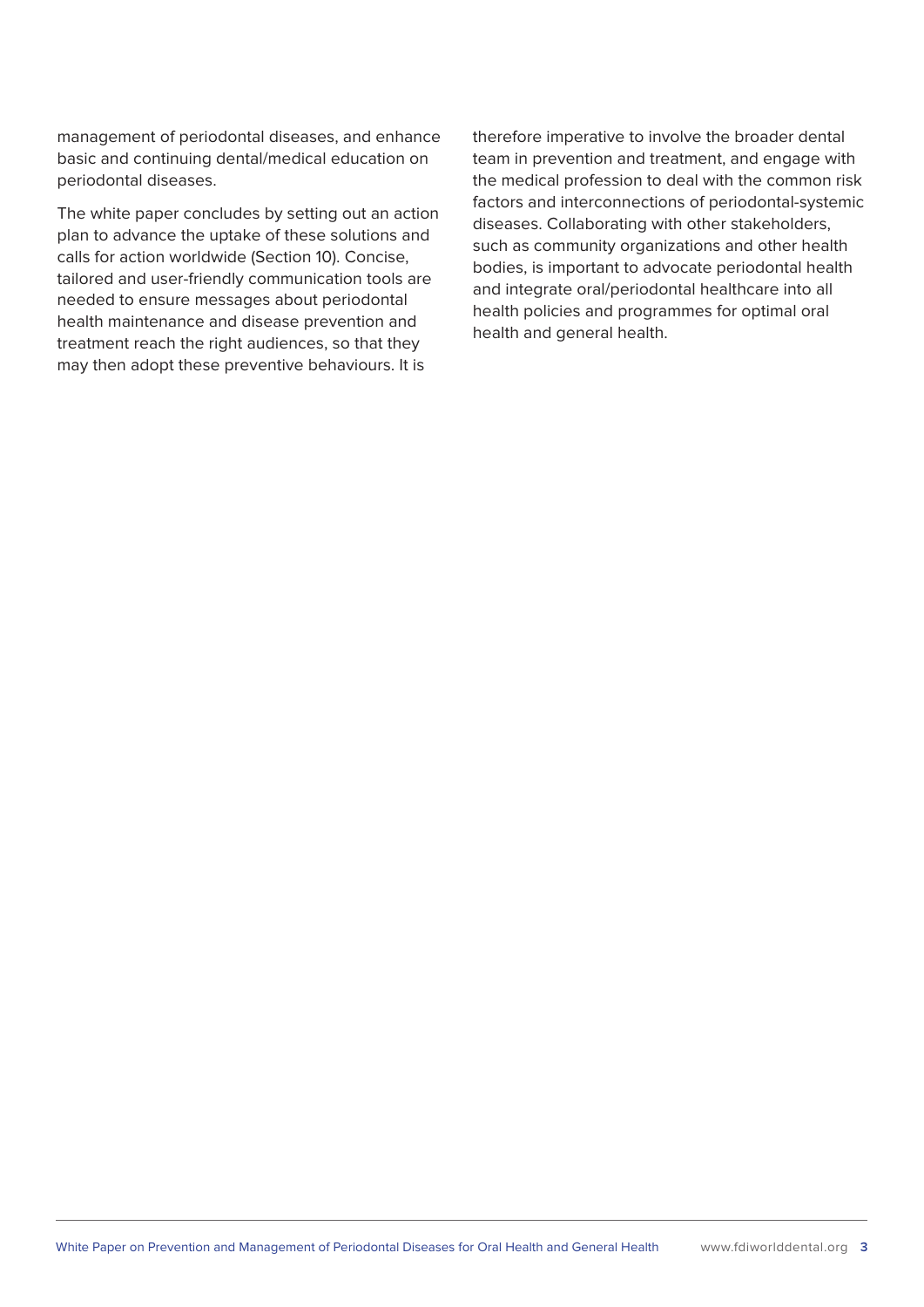### **Introduction**

## **Section 1 Periodontal diseases: definition, classification and diagnosis**

### **1.1 Definition of gingivitis and periodontitis**

Periodontal diseases are chronic inflammatory diseases of bacterial aetiology that affect the tooth-supporting soft and hard tissues. Among the different conditions included within the term of periodontal diseases, plaque-induced gingivitis and periodontitis are of special relevance to periodontal healthcare and general health.

Plaque-induced gingivitis is defined as gingival inflammation without clinical attachment loss. It is characterized by the presence of redness and oedema of the gingival tissues, bleeding upon different stimuli, changes in the contour and consistency of the tissues, presence of supra/ subgingival plaque and calculus, and no evidence of alveolar bone loss on radiographs<sup>1</sup>.

Periodontitis is defined as an inflammation of the gingival tissues extending into the underlying attachment apparatus, which is characterized by loss of periodontal attachment owing to the destruction of periodontal ligament and loss of alveolar bone2. Signs and symptoms include oedema, erythema, bleeding, suppuration, bone and clinical attachment loss and, in advanced destruction, pockets deeper than 6 mm and even tooth mobility $^3$ .

### **1.2 Classification: 1999 classification and 2017 update**

In 1999, the International Workshop for a Classification of Periodontal Diseases and Conditions was organized by the American Academy of Periodontology (AAP), and the current widely used classification of periodontal diseases was then published<sup>4</sup>. Notably, the AAP and European Federation of Periodontology (EFP) organized a

World Workshop on the Classification of Periodontal and Peri-implant Diseases and Conditions in November 2017, and a new classification will be introduced in 2018.

The currently used 1999 classification<sup>4</sup> consists of eight main groups of diseases and conditions, including gingival diseases, three types of periodontitis (chronic, aggressive and manifestation of systemic diseases) and four additional periodontal conditions (necrotizing periodontal diseases, abscesses in the periodontium, periodontitis associated with endodontic lesions and developmental or acquired deformities and conditions). In the new classification that will be available in March 2018, a new system of classification of periodontitis, based on staging and risk of disease progression, will be proposed.

#### **1.3 Diagnosis**

All patients requesting dental services should first be examined by means of a periodontal screening exam that allows for a rapid examination of the periodontal condition, and identifies which patients should be further evaluated with a comprehensive periodontal assessment. It should include the following aspects and be documented in the patient's record<sup>5</sup>:

- **Medical history and risk factors, e.g. diabetes,** smoking, hypertension, medications, substance abuse, HIV/AIDS, pregnancy, or other existing conditions that may affect treatments
- Dental history including the chief complaint(s)
- **Extra-oral examination**
- $\blacksquare$  Intra-oral examination
- **Teeth examination including occlusal aspects** and pulpal status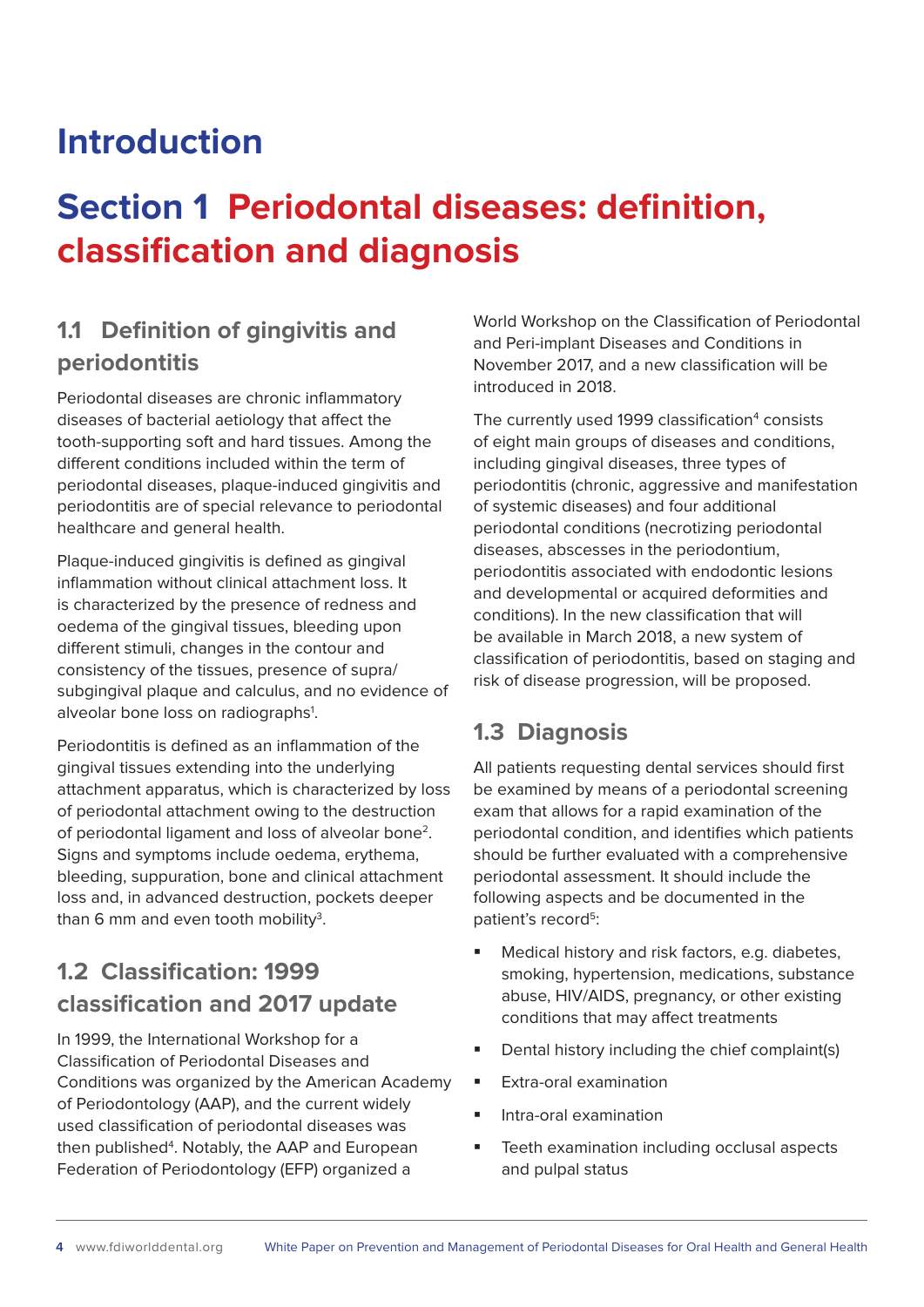Periodontal examination, including presence and distribution of plaque and calculus, assessment of periodontal and peri-implant soft tissues, and measurement of probing depth, gingival recession (or enlargement) and bleeding on probing at six sites per tooth. Furcation lesions and mucogingival aspects should be carefully explored.

Additional diagnostic aids can be considered in certain conditions, including genetic, microbiological and host biomarkers. Currently, great efforts are being made to validate tests that may identify periodontitis activity and risk of progression<sup>6</sup>.

## **Section 2 Aetiology and pathogenesis of periodontal diseases**

### **2.1 Pathogenesis**

Periodontal diseases including gingivitis and periodontitis develop as a nonspecific inflammatory response to the challenge of oral biofilms, with the production of pro-inflammatory cytokines in periodontal tissues. The altered subgingival environment favours the colonization and overgrowth of putative periodontal pathogens. If the host response is effective, the gingivitis lesion can be controlled by the immune system. When the host response is inadequate and/or dysregulated, which can be significantly influenced by genetic, acquired or environmental factors as well as microbiological and other local factors, periodontitis onset and progression may occur<sup>7,8</sup>.

### **2.2 Aetiological factors**

The role of different bacterial species in the subgingival biofilm as the primary aetiological factor in periodontitis is indisputable. The microbiological characteristics of periodontitis show significant changes from those in periodontal health with co-association of different organisms into consortia, representing the critical shift of the oral microbiome from symbiotic states to dysbiotic ones<sup>9</sup>. It is worth noting that host response plays an important role in

the pathogenesis of periodontal diseases. Indeed, the dysregulation of immuno-inflammatory pathways is crucial for persistent periodontitis lesions<sup>10</sup>.

#### **2.3 Risk factors**

It is well noted that microbe-host interaction is the key element in the pathogenesis of periodontal diseases. However, various risk factors do influence and modify this interplay<sup>11</sup>. Among them, nonmodifiable risk factors/indicators include genetic profiles, gender, age and some systemic conditions (such as leukaemia and osteoporosis). There are also modifiable risk factors/indicators, including lifestyle factors, e.g. smoking and alcohol, metabolic factors, e.g., obesity, metabolic syndrome and diabetes, dietary factors, e.g. dietary calcium and vitamin D deficiency, socioeconomic status and stress. In addition, local factors, such as levels of plaque and/or calculus, furcations, enamel pearls, root grooves and concavities, open contacts, malpositioned teeth, wearing dentures, and overhanging and/or poorly contoured restorations may increase the risk for periodontal diseases.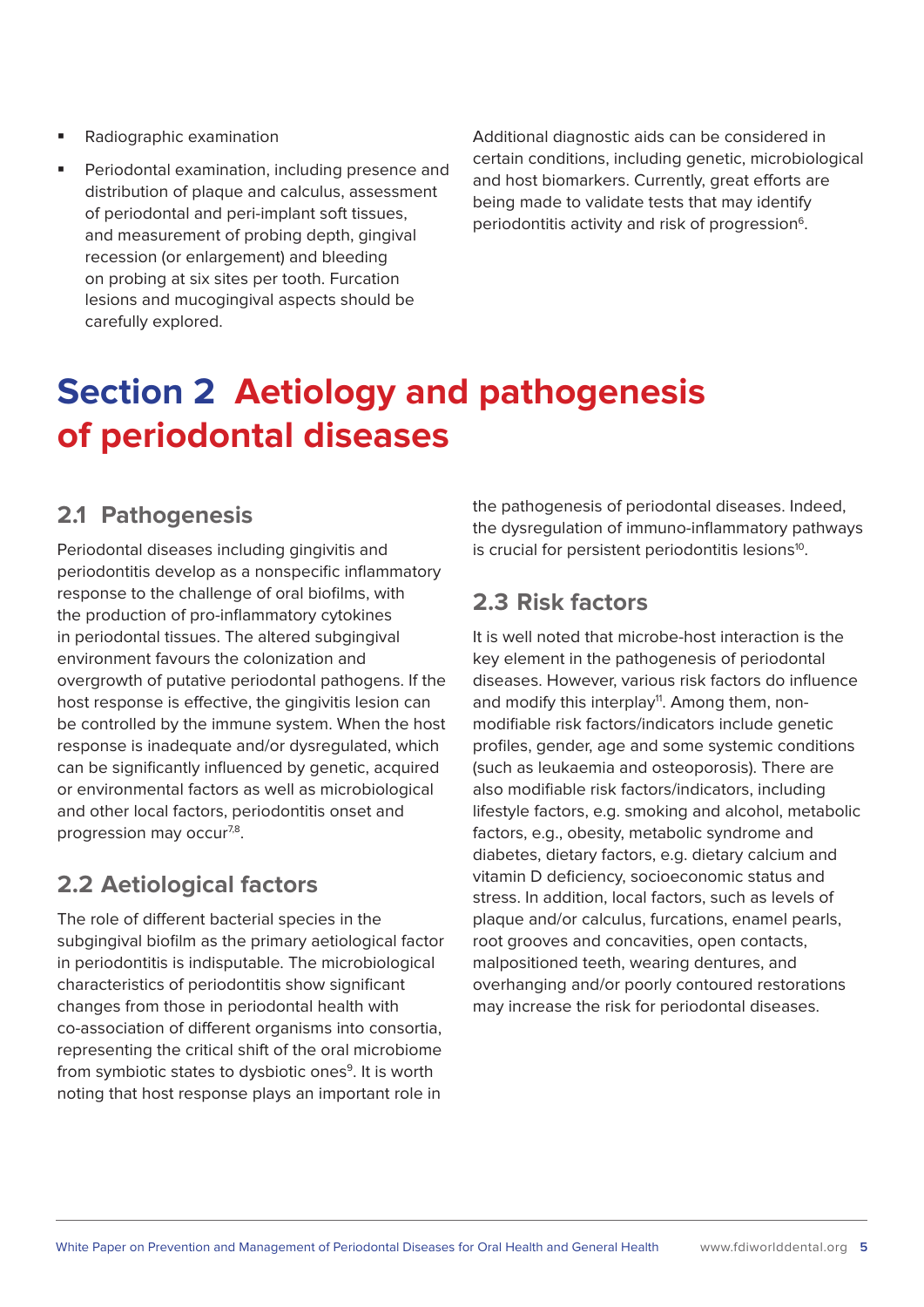### **Why are periodontal diseases important?**

## **Section 3 Periodontal diseases as prevalent conditions in humans: epidemiology and global burden**

Scientific reports on the prevalence of periodontal diseases highlight that gingivitis may affect individuals with an almost universal prevalence, while the distribution of periodontitis clearly depends on the case definition, with partial mouth or index recording tending to underestimate the disease prevalence. Recent studies in the USA with full mouth recordings and new case definitions have estimated that 47% of the USA population over 30 years of age suffer from periodontitis, including 8.7% with mild, 30.0% with moderate and 8.5% with severe periodontitis<sup>12</sup>. Notably, the recent systematic reviews of the Global Burden of Disease Study (GBD) in 2010 that use a large dataset of 291,170 individuals (aged 15–99) from 37 different countries show that severe periodontitis is the sixth most prevalent among all 291 diseases and conditions

investigated, affecting 11.2% of the global population, or 743 million people<sup>13,14</sup>. No major changes are observed in comparison with the data from 1990. In the latter report<sup>14</sup>, considerable differences among countries and regions were found, with the lowest prevalence observed in Oceania (4.5%) and the highest in southern Latin America (20.4%). Yet, the overall prevalence of severe periodontitis increases with age, having a marked increase between the third and fourth decades of life, and reaching peak prevalence at the age of 38 years<sup>14</sup>. It has also been documented that in each age cohort, a small proportion of individuals carry the major burden of periodontal destruction<sup>15</sup>. Moreover, severe periodontitis has significant socio-economic impacts and it indeed accounts for a surprisingly high global cost (US\$54 billion yearly) of lost productivity<sup>16</sup>.

## **Section 4 Periodontitis as an infection and inflammation sharing risk factors with other chronic noncommunicable diseases (NCDs)**

Periodontitis is linked with other systemic conditions, including NCDs. In general, three elements are crucial for such connections. Firstly, periodontitis is a serious infection. In an established periodontitis lesion, a wound surface of approximately 8-20 cm2 is present around the soft-wall of the periodontal pocket. Between this ulcerated epithelial surface and tooth surface, there is plaque harbouring millions of microbes. It has been shown that bacterial cells from these subgingival biofilms may gain access to systemic blood circulation, after dental manipulations (such as scaling and tooth extraction) or even after daily-life activities, e.g. tooth

brushing, flossing and chewing<sup>17,18</sup>. In fact, these bacteria can colonize and/or invade body tissues, and they have been detected in atheroma plaques<sup>18</sup>. Secondly, bacteraemia, together with the release of bacterial toxins and inflammatory mediators from the periodontal area, can increase the level of systemic inflammation<sup>19</sup>. Thirdly, periodontitis shares common risk factors with chronic NCDs<sup>11,20</sup>, including lifestyle factors, e.g. smoking and alcohol consumption; metabolic factors, e.g. diabetes, obesity and metabolic syndrome; dietary factors, e.g. dietary calcium and vitamin D deficiency; and stress.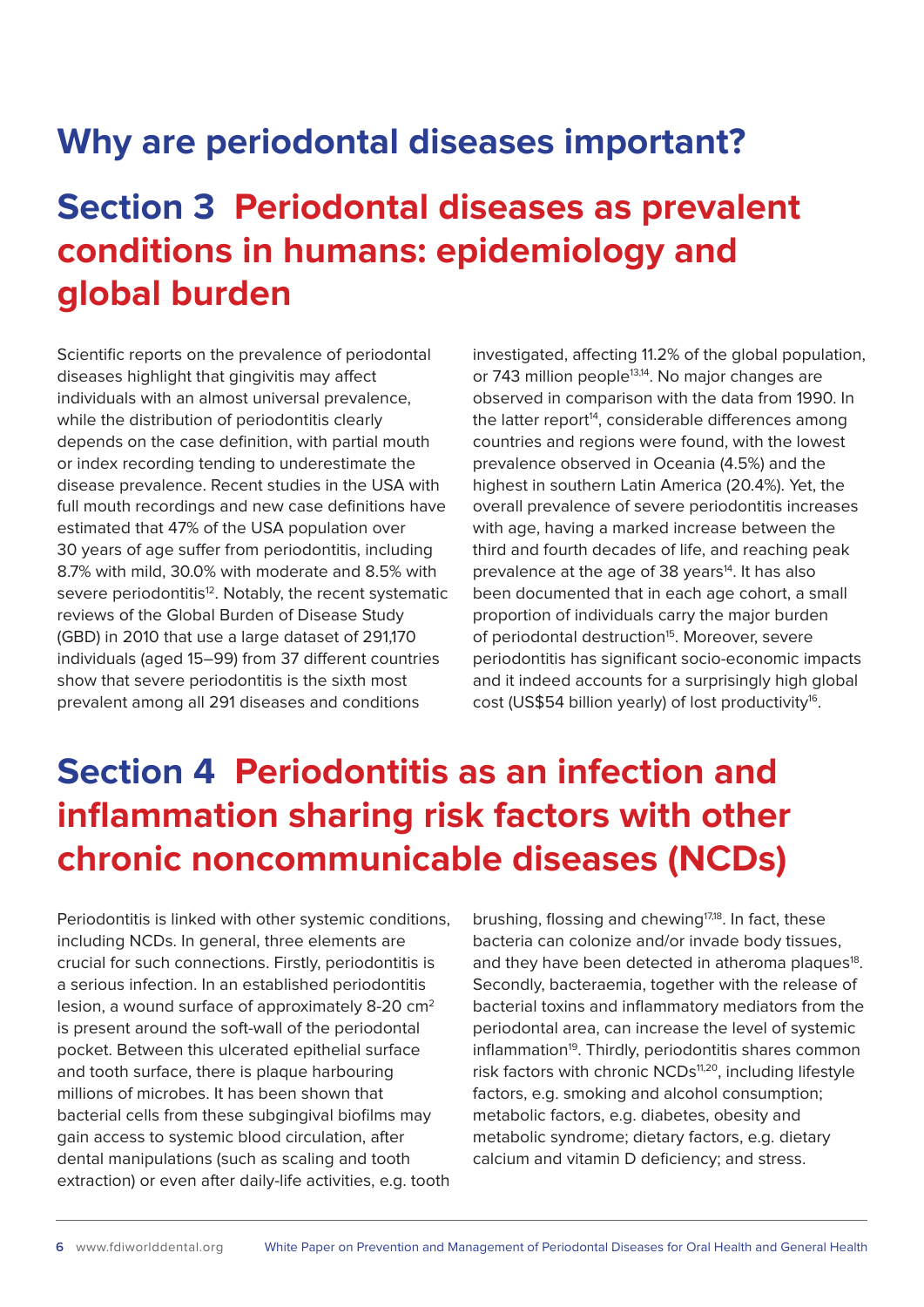## **Section 5 Consequences and impacts of periodontitis**

#### **5.1 Local consequences**

In periodontitis patients, evident signs and symptoms include gingival bleeding, gingival recession, spaces between teeth, tooth displacement and mobility, and eventually tooth loss resulting in impaired aesthetic and masticatory function and eventually edentulism. Halitosis has also been associated with periodontitis<sup>21</sup>. Many of these disease consequences lead to significant social, aesthetic and functional impairments, e.g. mastication<sup>22</sup>.

### **5.2 Systemic consequences through bacteraemia and systemic inflammation**

It is evident that periodontitis is intimately associated with various systemic diseases such as diabetes and cardiovascular diseases<sup>23</sup>. As addressed above, periodontal infection and inflammation, as well as common genetic and acquired risk factors, are the scientific basis that explains the biological plausibility of the associations between periodontitis and systemic diseases. Currently, up to 57 diseases

and conditions have been studied with regards to their connection with periodontitis $24$ . Among them, a strong level of evidence, based on biological plausibility models, epidemiological studies and/ or intervention studies, is available for diabetes $25$ , cardiovascular diseases<sup>26</sup> and adverse pregnancy outcomes<sup>27</sup>, while emerging evidence has also been published for other relevant conditions<sup>28</sup>.

#### **5.3 Impact on quality of life**

The impact of the oral health status on quality of life (QoL) has been extensively assessed by means of questionnaires dealing with oral health-related QoL (OHRQoL). In a systematic review of the effect of periodontal diseases on OHRQoL, 37 papers have been selected and 28 report a significant association, with eight studies confirming that OHRQoL is directly correlated to the severity and/ or extent of the disease<sup>29</sup>. Periodontitis may induce different negative QoL consequences, including anxiety<sup>30</sup>, feeling ashamed, low self-esteem and demonstrating vulnerability<sup>31</sup>. Conceivably, tooth loss significantly affects OHRQoL scores, with a higher effect when tooth loss affects the anterior region $32$ .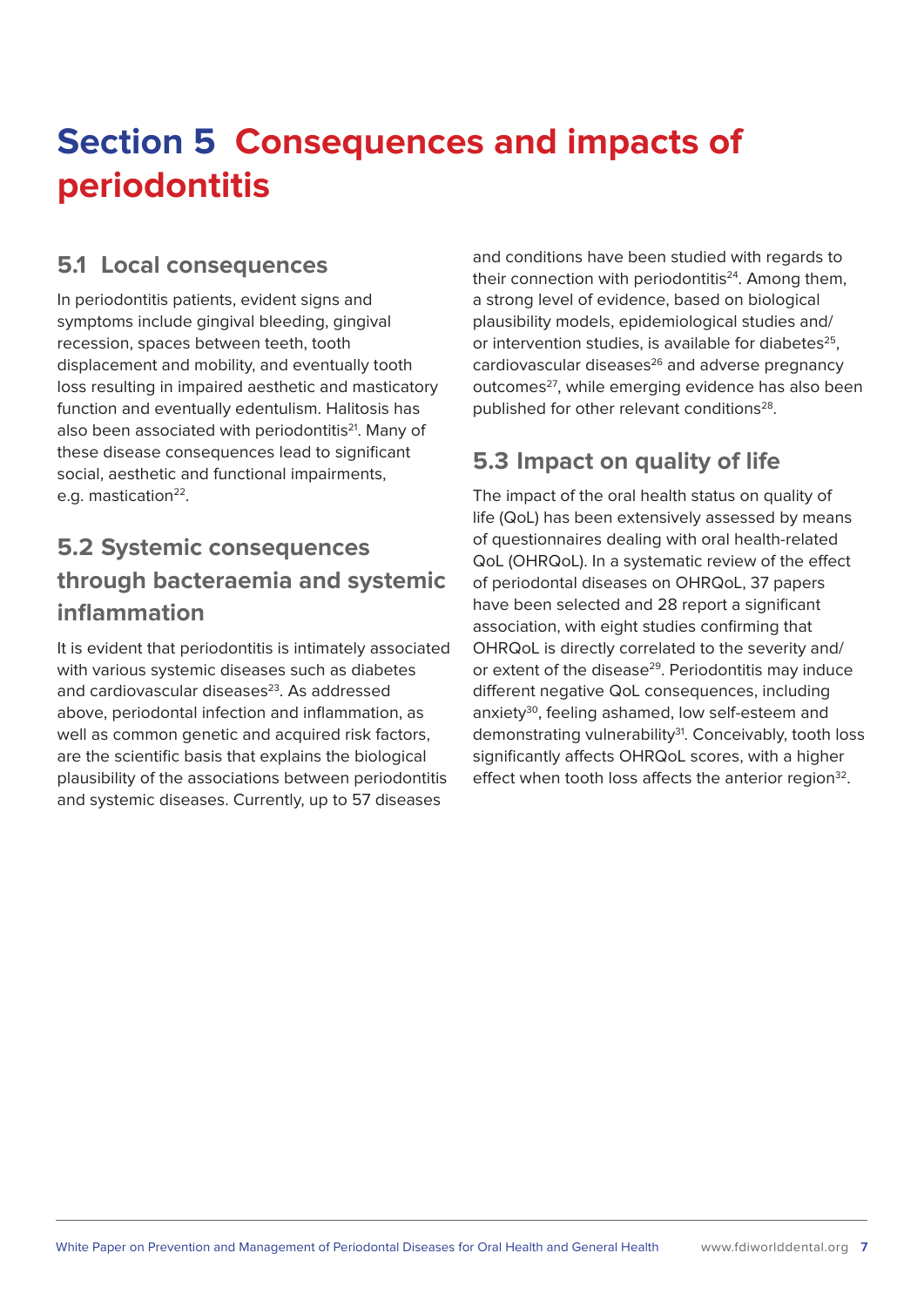## **Are periodontal diseases preventable and treatable?**

## **Section 6 Prevention of periodontal diseases**

The early stage of local gingival inflammation is reversible and can be successfully treated by adequate oral hygiene and professional plaque control, while its advanced stage may lead to irreversible attachment loss and progress to periodontitis<sup>33-35</sup>. It is evident that periodontitis can be prevented through effective management of gingivitis and promotion of a healthy lifestyle<sup>36,37</sup>.

#### **6.1 Primary prevention**

Since periodontitis generally develops from gingivitis, the primary prevention of periodontitis is based on the effective treatment of gingivitis. Daily performed personal oral hygiene using manual or powered toothbrushes is effective in reducing plaque and, as a consequence, has a beneficial impact on gingivitis, with greater benefits possibly resulting from powered toothbrush use<sup>38</sup>. However, mechanical plaque control using a toothbrush and fluoridated dentifrice alone is not sufficient to achieve interdental cleanliness. The additional use of flosses and/or interdental brushes is essential for removal of interdental plaque<sup>39</sup>. In addition, according to the Guidelines for Effective Prevention of Periodontal Diseases produced by the EFP (2015)40, some specific mouth rinses offer benefit in the management and prevention of gingivitis, as do certain chemical agents in dentifrices as an adjunct to mechanical plaque removal<sup>39,41</sup>.

Professional mechanical plaque removal (PMPR) significantly reduces plaque scores and improves gingival inflammation<sup>39</sup>. PMPR consists of supra- and sub- gingival removal of soft and calcified deposits on tooth surface, extending into the gingival crevice, using sonic/ultrasonic scalers, air polishing and hand instruments (scalers and curettes). Upon removal of these noxious deposits, the teeth should be polished in order to smooth the surface and prevent early re-accumulation of plaque. It is emphasized

that PMPR should be combined with oral hygiene instructions (OHI)<sup>42</sup>. Repeated and individualized OHI are the key elements to achieve and maintain oral/periodontal health<sup>43</sup>. Therefore, oral/periodontal health education should start early in the pre-school period. Proactive behaviour change is essential to achieve sustained improvements in periodontal health status<sup>37</sup>. Patients should have access to regular professional care in order to get feedback on the efficiency of their daily oral hygiene measures<sup>43</sup>. In addition, control and effective management of risk factors, e.g. smoking cessation and diabetes control, are extremely important for primary prevention of periodontitis<sup>43</sup>.

### **6.2 Secondary prevention**

Secondary prevention of periodontitis aims to avoid disease recurrence in patients who have been successfully treated<sup>44</sup>. The optimal endpoints of active periodontal treatment are the reduction of clinical signs of periodontal inflammation with less than or equal to 15% of full-mouth bleeding on probing scores, absence of signs of active inflammation (e.g. suppuration at diseased pockets) and elimination of deep pockets  $(≥ 5$  mm $)^{44}$ . This clinical state should be achieved by active periodontal therapy. It is mandatory that the endpoint of active periodontal treatment is documented in a meticulous periodontal examination, which is the basis for planning supportive periodontal treatment in secondary prevention.

Regular PMPR with respect to secondary prevention includes the same measures as in primary prevention accompanied by evaluation of oral hygiene, and if necessary reinforced OHI. It also encompasses subgingival debridement to the depth of periodontal pocket. Repeated periodontal examinations of residual pockets are necessary for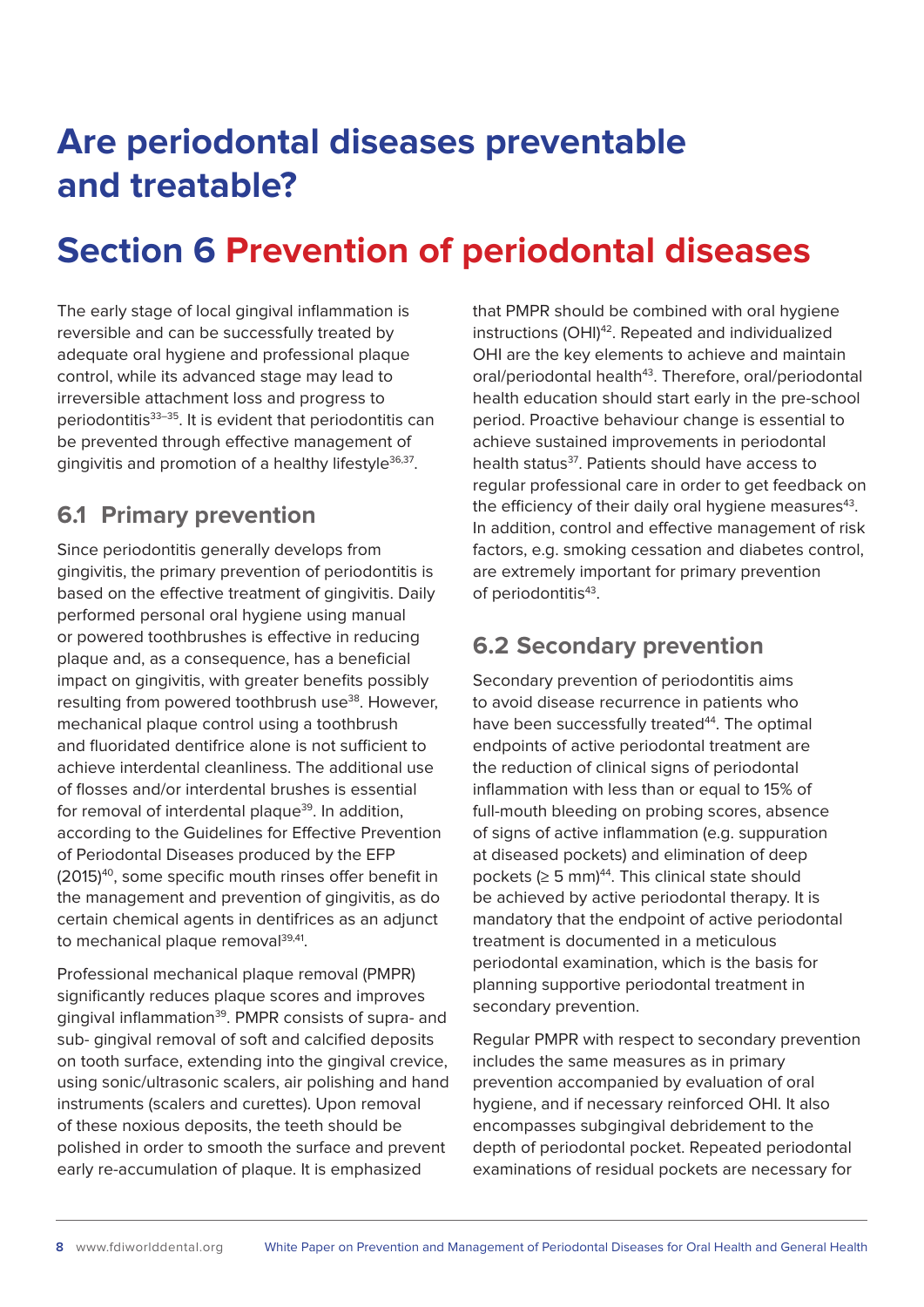the early detection of deepening pockets (probing  $depth \geq 5$  mm) that require active therapy. At each appointment, patients should be educated about a healthy lifestyle and smoking cessation<sup>45,46</sup>.

Life-long individualized supportive periodontal care based through an efficient recall system may be necessary, in order to establish the prerequisites for secondary prevention. The frequency of maintenance care should be individually determined, respecting the patient's susceptibility to disease recurrence and progression. Risk assessment tools may help to group patients in different risk levels. and predict the probability of disease recurrence, yet until today their clinical benefits have not been proven at an individual level<sup>43</sup>.

### **6.3 Prevention at the population level**

It is crucial to increase the population's awareness of the relevance of proper individual oral hygiene as part of a healthy lifestyle that avoids manageable risk factors<sup>43</sup>. Early education in appropriate daily hygiene measures and the importance of certain

risk factors, e.g. smoking, in the development of periodontal diseases, through the good teamwork of school teachers and other educators, medical professionals, dental hygienists and dentists, is of great importance. To facilitate patient communication and behavioural changes through oral hygiene practices, the incorporation of treatment goal setting, planning and self-monitoring may be useful<sup>46,47</sup>.

### **6.4 Cost and benefits**

Successful prevention avoids the initiation and recurrence of periodontal disease, and thus the major cause of tooth loss and need for subsequent restorative measures could be well controlled and minimized. This proactive measure would dramatically reduce expenditure for crown and bridgework as well as dental implants, even in an ageing population. However, economic assessments and real costs are not generally available in the literature<sup>48</sup>. Apart from financial aspects, life-long preservation of patients' own dentition is of the greatest value and may enhance the health state of the individual with good quality of life.

## **Section 7 Treatment of periodontal diseases**

As outlined in the "Prevention of periodontal diseases" section above, mechanical plaque control is one of the key factors for successful management of gingivitis, which should be accompanied by repeated instructions and control of personal oral hygiene. Recent meta-analyses and systematic reviews reveal that plaque scores may be reduced by 42% using manual toothbrushes, and powered toothbrushes may provide additional benefits of reducing plaque and gingivitis compared to manual toothbrushes over both the short- and long-term38,39. Essentially, patients should be proactively educated to live a healthy lifestyle, and strongly supported in smoking cessation as well<sup>45,46</sup>. Overwhelming evidence shows that periodontitis can be successfully treated in the majority of patients. Longterm studies demonstrate that the mean annual rate of tooth loss is less than 0.1 tooth per patient after effective periodontal treatment, if patients adhered

to a secondary prevention programme in a specialist practice. In contrast the irregular compliers had an annual rate of tooth loss that ranged from 0.6 to 1.8 teeth during a five-year observation period<sup>49</sup>.

### **7.1 Basic treatment**

Anti-infective therapy<sup>50,51</sup> aims for complete removal of supra- and subgingival biofilms from the bottom of the pockets using sonic/ultrasonic scalers, air polishing and hand instruments. Effective cleaning with debridement of infected root surfaces requires specific training to enable adequate elimination of calculus and soft deposits. However, a complete removal of the bacterial biofilm may not be possible, depending upon the complexity of root anatomy, especially in multi-rooted teeth with furcation involvement lesions. In addition to mechanical therapy, adjunctive use of antiseptics and antibiotics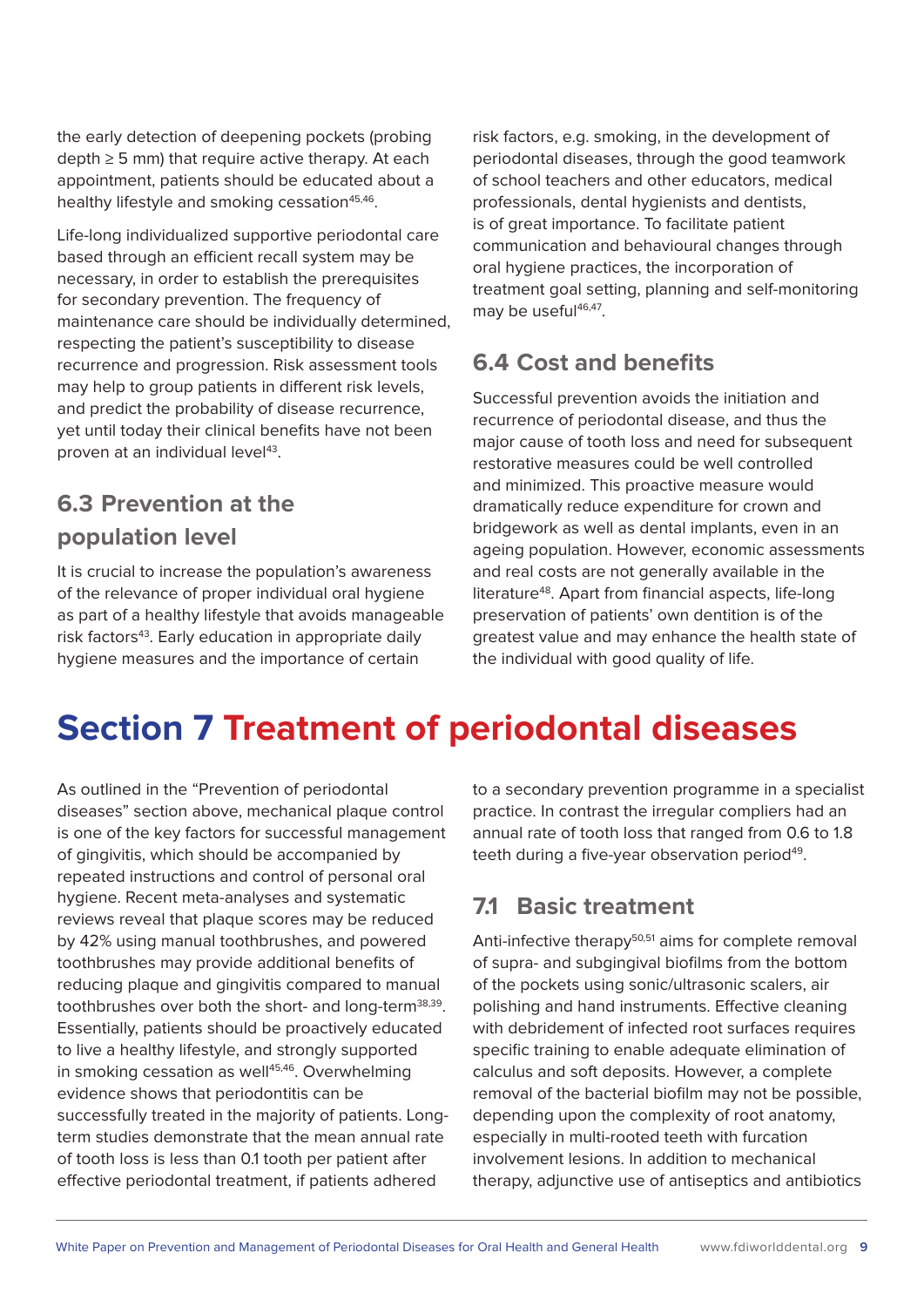in some selected severe cases could improve treatment efficiency to some extent.

Successful treatment is characterized by adequate plaque control, significant resolution of gingival inflammation with markedly reduced percentage of bleeding sites, decrease of probing depth below 5 mm and gain of periodontal attachment. Therefore, treatment efficiency must be evaluated after completion of the active therapy and an adequate healing period with meticulous supervision and control of personal oral hygiene. In many cases and at many sites, anti-infective therapy may be sufficient to successfully treat periodontitis, and patients may then receive long-term, regular supportive periodontal care for secondary prevention<sup>50,52</sup>.

#### **7.2 Surgical treatment**

Sites with persisting signs of inflammation and remaining deep pockets may require further treatment. Depending upon the patient's profile, local site and topography of the defect, surgical therapy can consist of conservative surgical interventions, e.g. open flap debridement, resective treatment and regenerative procedures as appropriate. The aims of all surgical interventions are to remove remnants of the bacterial biofilms and calculus from the infected root surfaces, and eliminate niches through resective or regenerative measures to establish the prerequisites for longterm successful control of plaque biofilms by selfperformed oral hygiene measures and supportive professional care<sup>50,53,54</sup>.

#### **7.3 Costs and benefits**

The ultimate goal of periodontal treatment is the long-term retention of natural dentition in a healthy, functional and aesthetically acceptable state<sup>55</sup>. There are no long-term prospective randomized clinical trials available addressing the costeffectiveness of different treatment modalities<sup>56</sup>. It has recently been demonstrated that regenerative surgical therapy, though generating initially higher expenses for patients, requires less re-interventions within a 20-year long-term perspective because of less recurrence of the disease than after routine access flap surgery<sup>57</sup>.

An appropriate financial reimbursement scheme through insurance providers is of fundamental importance for general acceptance of periodontal treatment concepts by the dental profession, depending upon the basic economic situation in a certain country and the related hourly charges for dental practice as well as the time required for basic periodontal treatment and surgical interventions. Despite all the scientific evidence, inappropriate reimbursement may result in premature extraction of treatable teeth followed by expensive restorative and prosthodontic treatments, e.g. dental implants.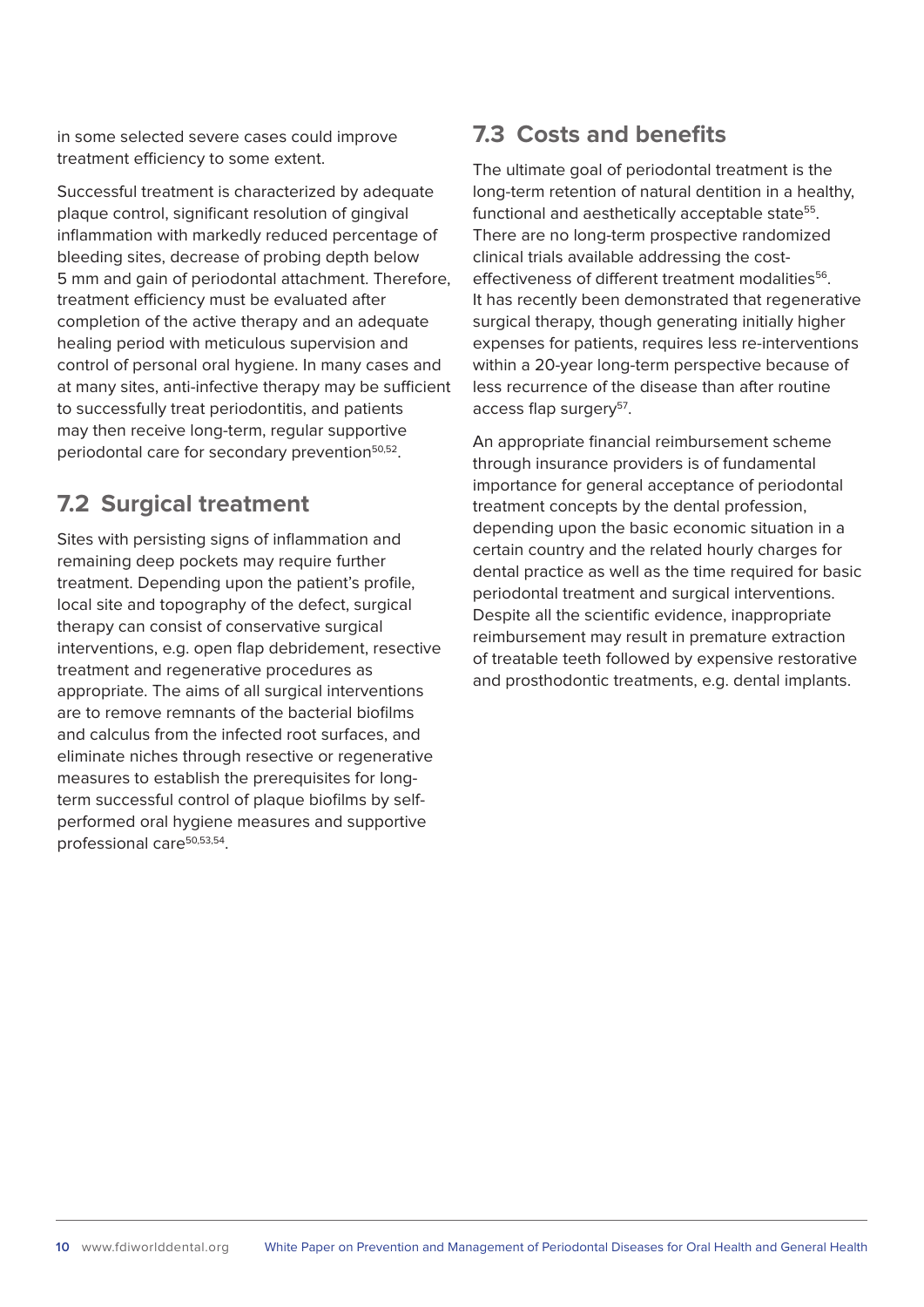## **What are the current problems/challenges and recommended actions?**

## **Section 8 Current problems and major challenges of periodontal care**

Periodontal diseases are truly a 'silent' global epidemic with a huge disease burden and socio- economic effects<sup>13,14,16,37,58–60</sup>. Unfortunately, awareness of periodontal health remains low worldwide, and the majority of people affected do not initiate early care, due to various personal, cultural and socio-economic factors<sup>58,60-62</sup>). It is currently of foremost importance to identify the main problems and challenges, and seek new strategies for tackling the disease to advance oral and general health as well as healthy ageing.

#### **8.1 Low awareness**

Low awareness of gingivitis and periodontitis and their consequences is a major problem worldwide. It is a common phenomenon not only among the general public and individuals with an existing periodontal disease, but also among healthcare professionals. A recent report indicates that disease awareness (80%), aetiology (75%) and periodontally-related risks (71%) are the most important knowledge deficits in the general public<sup>63</sup>. Among adults aged over 30 years in the USA classified as having periodontitis, only 27% are aware of the disease<sup>64</sup>. Although the association of periodontitis with systemic diseases has increasingly attracted people's attention in the last two decades, a substantial lack of understanding and limited knowledge of oral health and hygiene practices have been reported in medical students from India<sup>65</sup> and cardiologists in the USA<sup>66</sup>.

In June and July of 2017, a periodontal health survey was conducted by the FDI World Dental Federation among all its member National Dental Associations (NDAs). The report shows that awareness of periodontal health is perceived to be low or very low (62%) among the general public and oral health

professionals<sup>67</sup>. One reason for the low awareness among the general public may be due to the fact that oral health and oral care are not part of the healthy lifestyle recommended by the World Health Organization (WHO). It is also noted that oral/ periodontal health is not reflected in national health policies or guidelines that mainly focus on targeting chronic NCDs<sup>67</sup>

#### **8.2 Periodontal negligence**

In the recent survey by FDI<sup>67</sup>, it has been reported that only 51% of the NDAs indicate that periodontal screening is mandatory in a routine dental checkup. In most countries, basic periodontal training is available in the core dental curriculum, while periodontology is a registered specialty in only half of the countries surveyed, and other oral health professionals also provide periodontal care. There is certainly room for improvement to share the burden of periodontal prevention.

In general, oral/periodontal health is not perceived as a health issue, but rather a 'cosmetic' problem by many individuals and patients, due to various reasons. People may believe that their missing teeth can effectively be replaced and reconstructed by dental implants. The use of dental implants has made it possible to retain aesthetics, masticatory capacity and a good quality of life for many patients. The flipside of this coin is that dental implants are conceivably deemed as the obvious treatment of choice in terms of management of periodontitis patients with multiple tooth loss and edentulism. In spite of the evidence demonstrating the superiority of teeth supported constructions in comparison to implant supported ones over time<sup>68</sup>, implant therapy is frequently advertised as 'teeth for life'. Recent data suggest that the prevalence of peri-implantitis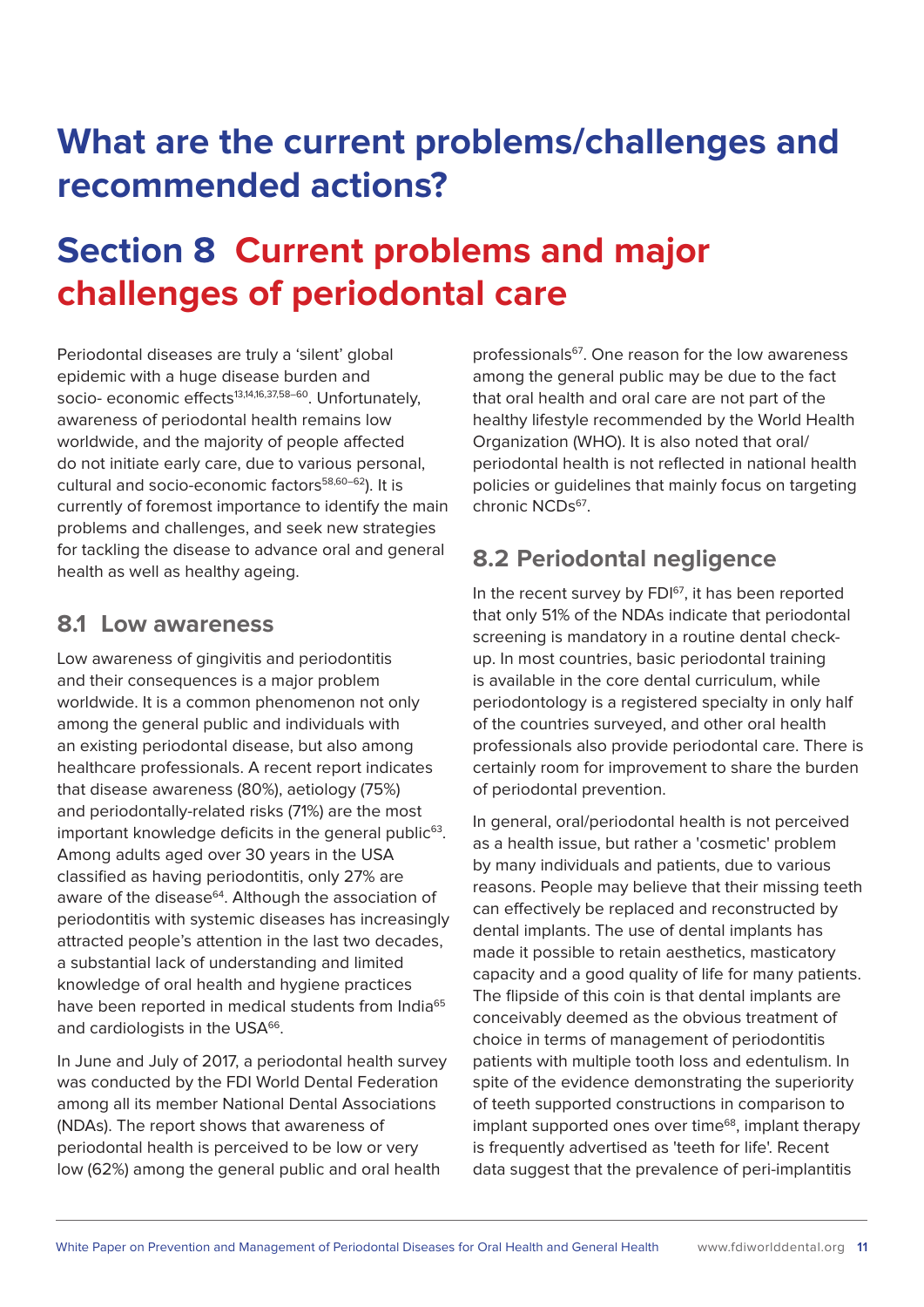is high (22%, range: 1% to 47%)<sup>69</sup>. Notably, infections around implants are generally more difficult to handle than periodontitis, and surgical treatment of peri-implantitis has a reported success rate in the range of 11-47%<sup>70-72</sup>. Another important factor that has favoured extraction of periodontally involved teeth and replacement with dental implants is that it is generally more profitable for the dentist than the treatment of periodontitis. However, it should be seriously recognized that use of dental implants in periodontally susceptible individuals poses an increased risk for the development of peri-implantitis<sup>73</sup>.

#### **8.3 Socio-economic barriers**

Socio-economic factors are reported to have an impact on the presence of periodontal diseases<sup>37</sup>. Male gender, low socio-economic status and being over 50 years of age are associated with a higher risk for periodontitis<sup>74</sup>. In the same review, the authors summarize the data on toothbrush purchases, which show the purchase of less than two toothbrushes per person per year in all South American countries. In another review of elderly people in the US with a mean age of  $73$  years<sup>75</sup>, 8% live below the 100% Federal Poverty Level and less than 40% saw a dentist in the past year. Almost two-thirds (62.3%) exhibit one or more sites with at least 5 mm of clinical attachment loss, and almost half present with one or more sites with periodontal pockets. It should also be highlighted that oral care is usually not part of public health services, and access to professional care is difficult in many areas of the world. Accordingly, service availability and economic barriers are the major causes of periodontal health inequalities in the world.

#### **8.4 Ageing population**

Over the years, the pace of world population ageing has increased consistently. Subsequently, functional decline occurs, and the prevalence and incidence of chronic diseases are on the rise. As such, ageing is an important risk for developing medical conditions. For instance, the prevalence of dementia increases significantly with age. A recent report demonstrates that the global prevalence of severe tooth loss has decreased by 45%<sup>14</sup>. It implies that more teeth are retained, while at the same time it is a challenge for the dental profession to maintain the teeth and oral cavity in healthy and functional status. The increasing percentage of people who are elderly, have chronic diseases, and are taking medications, poses a great challenge for the dental community. It has been shown that individuals with dementia exhibit a higher prevalence of caries and present more frequently with root remnants, as utilization of their oral healthcare services becomes scarce<sup>76</sup>. These patients also exhibit an increased likelihood of tooth loss and untreated caries as well as presenting with poor oral and denture hygiene, as compared with non-demented persons $77$ . Therefore, socio-economic factors, general health status and multiple- drug therapies will be the important elements in the management of older adults with periodontitis in the future<sup>78</sup>.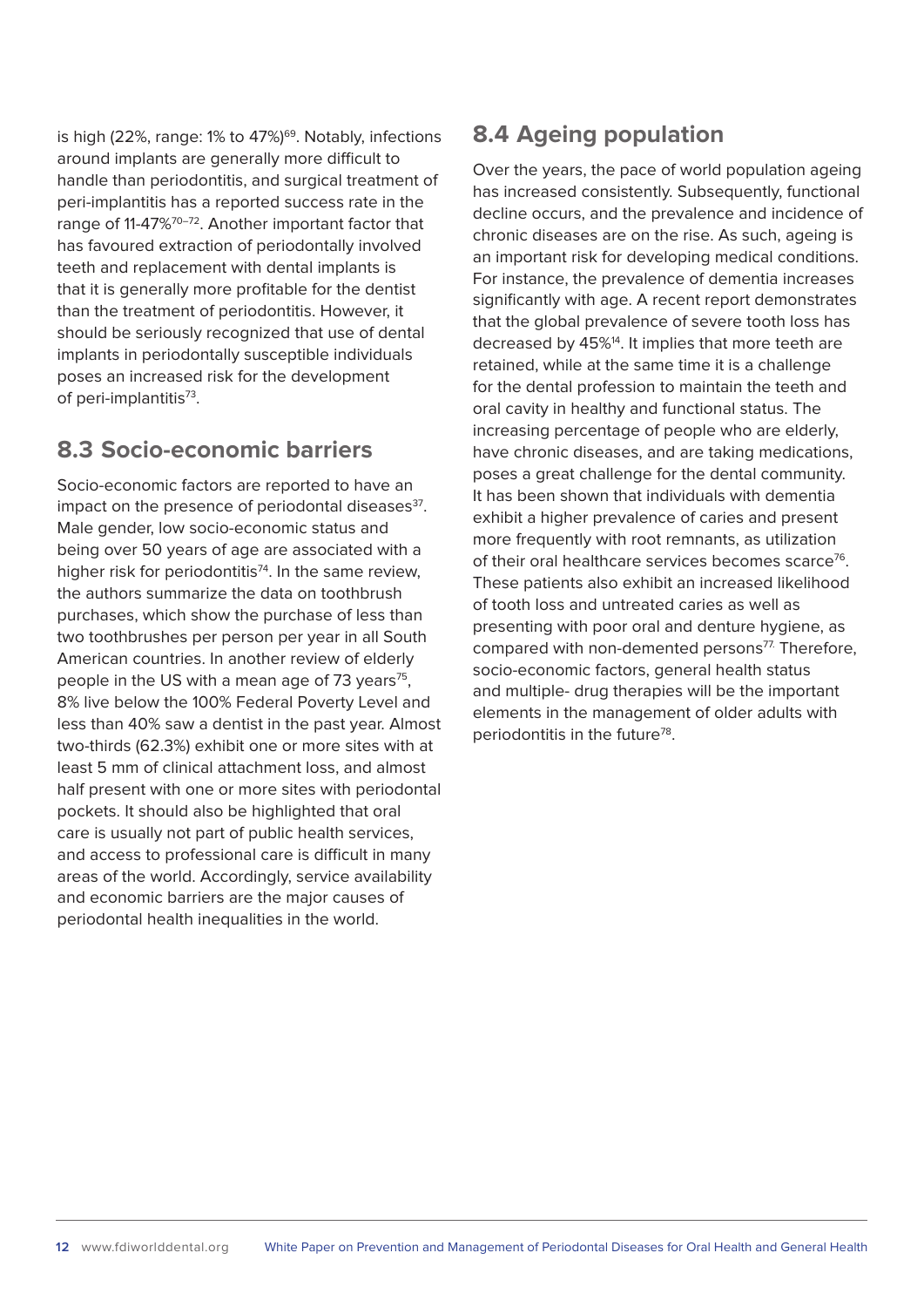## **Section 9 Recommendations, solutions, calls for action and perspectives**

Overall, health promotion and disease prevention via multidisciplinary teamwork should be the key to developing a long-term sustainable strategy for global oral health<sup>79</sup>. To accomplish this goal, oral health professionals and other healthcare workers need to be aware that periodontal diseases share risk factors with other major chronic NCDs, and the inflammatory burden of periodontitis may have a critical impact on other NCDs. In this regard, the expanded role of dentists needs to be emphasized, specifying that the dental team also looks after general health and does not merely address oral health and restorative issues. This notion should be shared and promoted in dental education and continuing professional development. Moreover, there is a need to drive behaviour change among dentists, hygienists and other healthcare professionals.

### **9.1 Advocacy and awareness of oral/periodontal health**

In enhancing public and professional awareness of the benefits of maintaining good oral health, it is the time to focus on disease prevention and promotion of the benefits of a healthy mouth. The incentive for performing good home care should be oral health maintenance rather than tackling disease. Generally, it is challenging to motivate young individuals to brush their teeth effectively to avoid oral/periodontal diseases that may occur in 30 years' time. The critical question is often, 'If I do this, what is in it for me now?'

 Periodontal health literacy should be improved. The ability to build periodontal literacy is essential for proactive awareness of periodontal health and disease prevention among the public and dental professional communities<sup>80</sup>. The benefits of a healthy mouth, such as healthy gums with papillae between the teeth, better taste, good breath, a charming smile, improved quality of life, no unnecessary load on the

immune system, as well as lower personal cost and time spent on disease treatment, should be communicated proactively by the dental personnel.

- Each individual plays a proactive role in enhancing the awareness of oral/periodontal health, health promotion, disease prevention and self-care measures for keeping optimal oral health and general health throughout the life course.
- The link between oral diseases and general diseases should be communicated intensively to the medical profession to establish an interdisciplinary team to better manage the individuals already affected by periodontal disease.
- Raising general attention to improper plaque control and gingivitis from childhood, in order to prevent periodontal diseases and thereby avoid early attachment loss. More efforts should be made to raise the awareness of periodontal health and appropriate care among general dental practitioners and other healthcare professionals.
- Advocating governments to incorporate oral health into general health policies, and establishing strategic partnerships with nongovernmental organizations (NGOs) and other health alliances for promoting optimal oral health and general health. It is well noted that the European Heart Association has included periodontitis as a 'clinical condition affecting cardiovascular disease risk' in their 2016 European Guidelines on Cardiovascular Disease Prevention in Clinical Practice<sup>81</sup>. The American Diabetes Association has resolved that, among the referrals for initial care management of a patient with diabetes, referral to a dentist for comprehensive dental and periodontal examination should be included $82$ .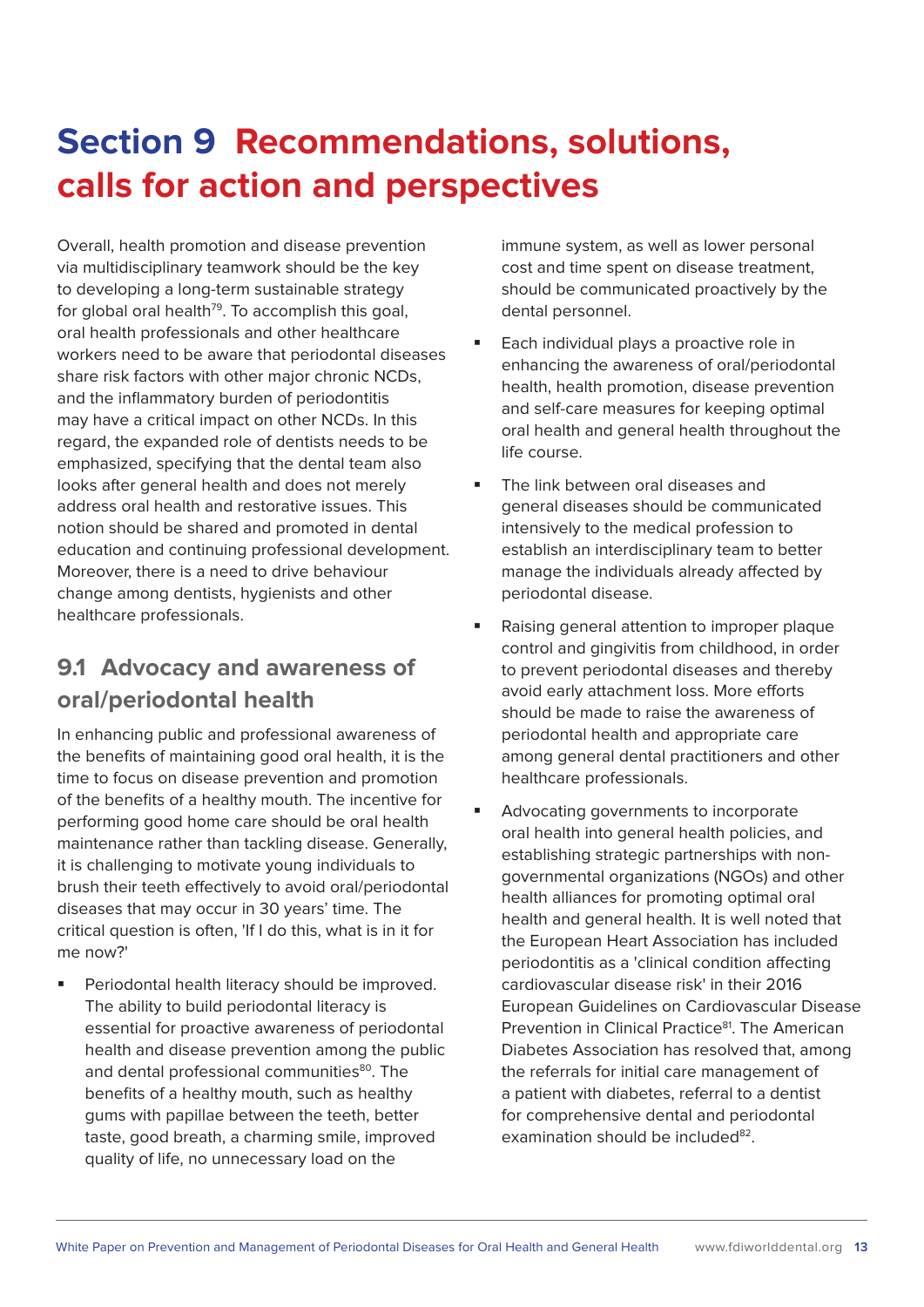#### **9.2 Prevention and early diagnosis**

Prevention is the key for promoting global oral health<sup>83</sup>. It is evident that periodontitis can be prevented through effective control of gingivitis and promotion of a healthy lifestyle at both individual and population levels<sup>36,39</sup>.

- The general public should be motivated to maintain healthy gums as part of their healthy lifestyle through regular health campaigns, in collaboration with dental and medical communities.
- Recognizing that proper home care is the key to maintaining a healthy mouth. The sign of bleeding gums when brushing is an indication of gingivitis, and timely professional dental care is recommended, along with improved home care.
- Highlighting that periodontal diseases are chronic NCDs that shares risk factors with other NCDs, e.g. tobacco smoking.
- Undertaking active work on smoking cessation programmes and dietary advice through the common risk factor approach is essential to prevent periodontal diseases.
- Basic periodontal screening and examination are fundamentally important for early diagnosis in daily dental practice.
- **Early diagnosis is essential for simplified and** cost-effective periodontal care as well as achieving more predictable treatment outcomes.
- The common notion that a healthy tooth is superior to implant therapy needs to be actively shared with both the public and dental communities.
- Periodontists and general dentists, together with dental hygienists and other oral health workers/healthcare professionals, should engage in strong interprofessional teamwork in the prevention and treatment of periodontal diseases.

### **9.3 Effective management of periodontal diseases**

It has been demonstrated that the cost for medical care can be reduced in patients treated for

periodontal diseases. Evidence from big insurance data demonstrates that the medical costs and hospitalizations for individuals diagnosed with type 2 diabetes, cerebral vascular disease, coronary artery disease and pregnancy remarkably reduce by 40.2%, 40.9%, 10.7%, and 73.7% respectively if they are treated for periodontal diseases<sup>84</sup>. Notably, effective non-surgical treatment of periodontitis can lower blood glucose levels in diabetic patients with periodontitis<sup>85,86</sup>, and improve endothelial function<sup>87</sup>.

- There is a need to increase professional and public awareness of the potential savings for medical care, through delivery of effective periodontal care in specific cohorts of patients.
- The dental team needs to be educated to take a more active role in health promotion and disease prevention for the general well-being of the people.
- Dental personnel should use the opportunity of regular maintenance appointments to screen for pre-diabetic and diabetic patients, through chairside testing and/or medical referral for confirmation $25$ .
- Socio-economic data can be helpful for raising policymakers' awareness. However, there are currently limited data available for this purpose. Data on oral health outcomes, e.g. quality of life, and feasible service models need to be established for formulating and refining oral health policy.

### **9.4 Basic dental education and professional dental/medical education**

- Periodontal health literacy and essential knowledge of periodontal diseases and care, e.g. diagnosis, basic treatment and referral, should be adequately incorporated in dental education curricula, basic medical education and continuing education programmes.
- Periodontal health is an essential component of healthy ageing.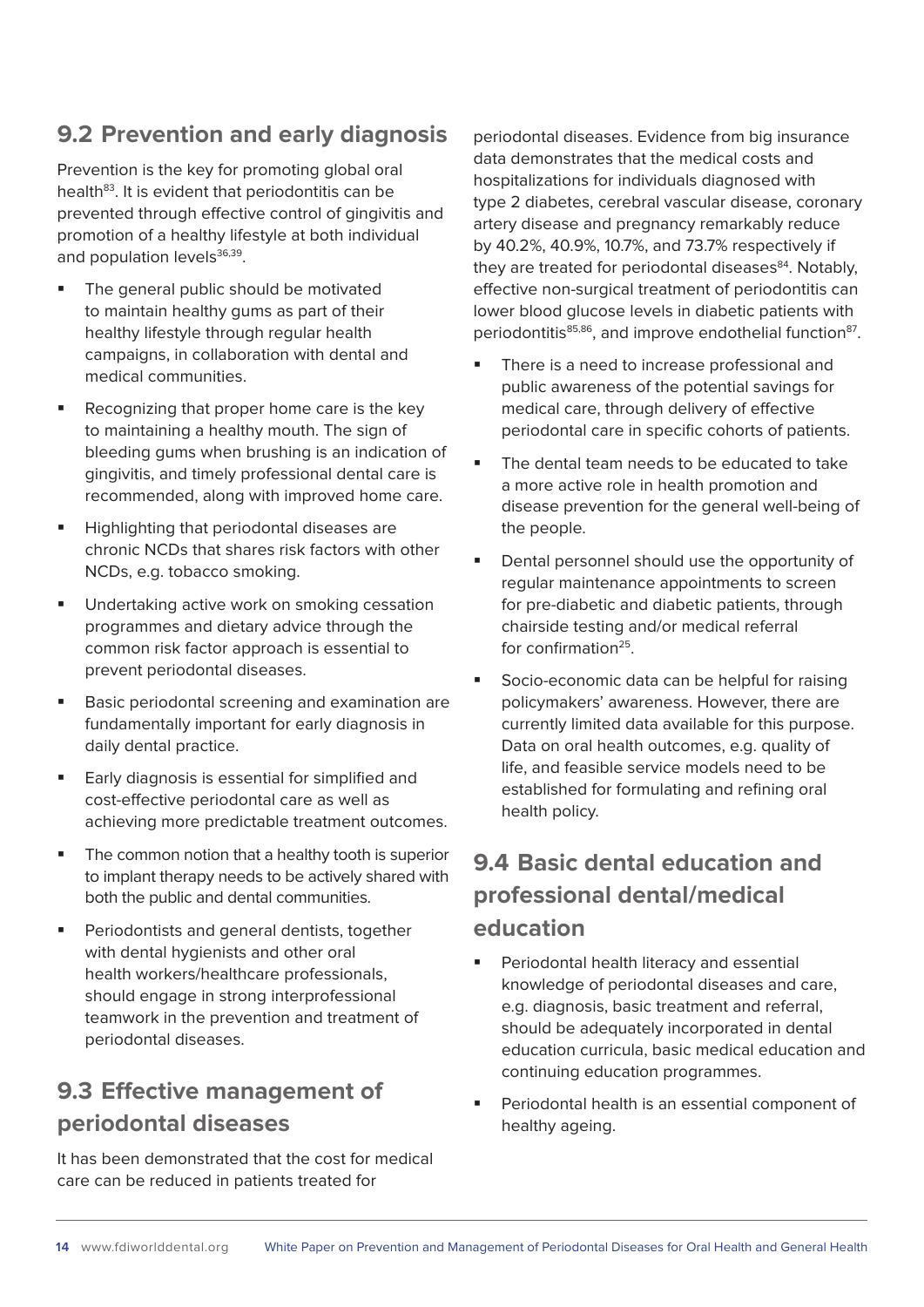## **Section 10 Action plan**

The dental community shares the goal of promoting and maintaining good oral health through life with governments, NGOs and other stakeholders, including oral healthcare industries. Very recently, the first-ever global consensus on a proactive strategy for prevention, diagnosis and treatment of periodontal diseases has been reached by the main international organizations in periodontology and 46 national societies of periodontology around the world<sup>37</sup>. It is now imperative to call for global action on the promotion of oral/periodontal health and disease prevention for the benefits and well-being of humankind, through global healthcare alliances and collaborative teamwork.

- Developing global strategies for promoting oral/ periodontal health, and refining action plans to meet the demands and needs of individual countries/regions.
- Producing toolkits with straightforward professional recommendations.
- Making concise and user-friendly periodontal health leaflets to reach various target audiences worldwide.
- Collaborating with governments, NGOs, corporate partners and other stakeholders in the promotion of oral/periodontal health and health education in public communities, e.g. school systems, elderly service networks, medically compromised and impaired groups and those

with special needs. Educating other dental professionals, e.g. dental hygienists and dental assistants, to assist dentists in undertaking proactive measures for oral/periodontal health promotion.

- **Engaging with the medical profession to** highlight periodontal diseases as chronic NCDs that share risk factors with other NCDs. The following notions, strategies and approaches could be taken and implemented:
	- The mouth and body are intimately linked and interact bi-directionally, e.g. diabetes and periodontitis.
	- Promoting oral health and general health via the common risk factor approach.
	- The dental clinic as a perfect place for primary prevention of relevant systemic diseases including common NCDs.
	- Dental-medical co-management schemes for cost-effective healthcare and improved treatment outcomes. Two-way referral may be considered as appropriate.
- Liaising with major stakeholders in global health, such as WHO and the World Health Professions Alliance, to integrate oral health into general health, primary care, and as an essential component of a healthy lifestyle.

### **Acknowledgements**

 FDI appreciates the valuable contributions of Dr Sally Hewett, Dr Patrick Hescot, Dr Ward Van Dijk, Prof. Jo Frencken, Dr Harry-Sam Selikowitz and Dr Nikolai Sharkov to the FDI Global Periodontal Health Project. In addition, FDI would like to thank Dr Virginie Horn Borter, Mr Sean Taylor and Ms Charlotte Fine for their involvements in and contributions to this white paper.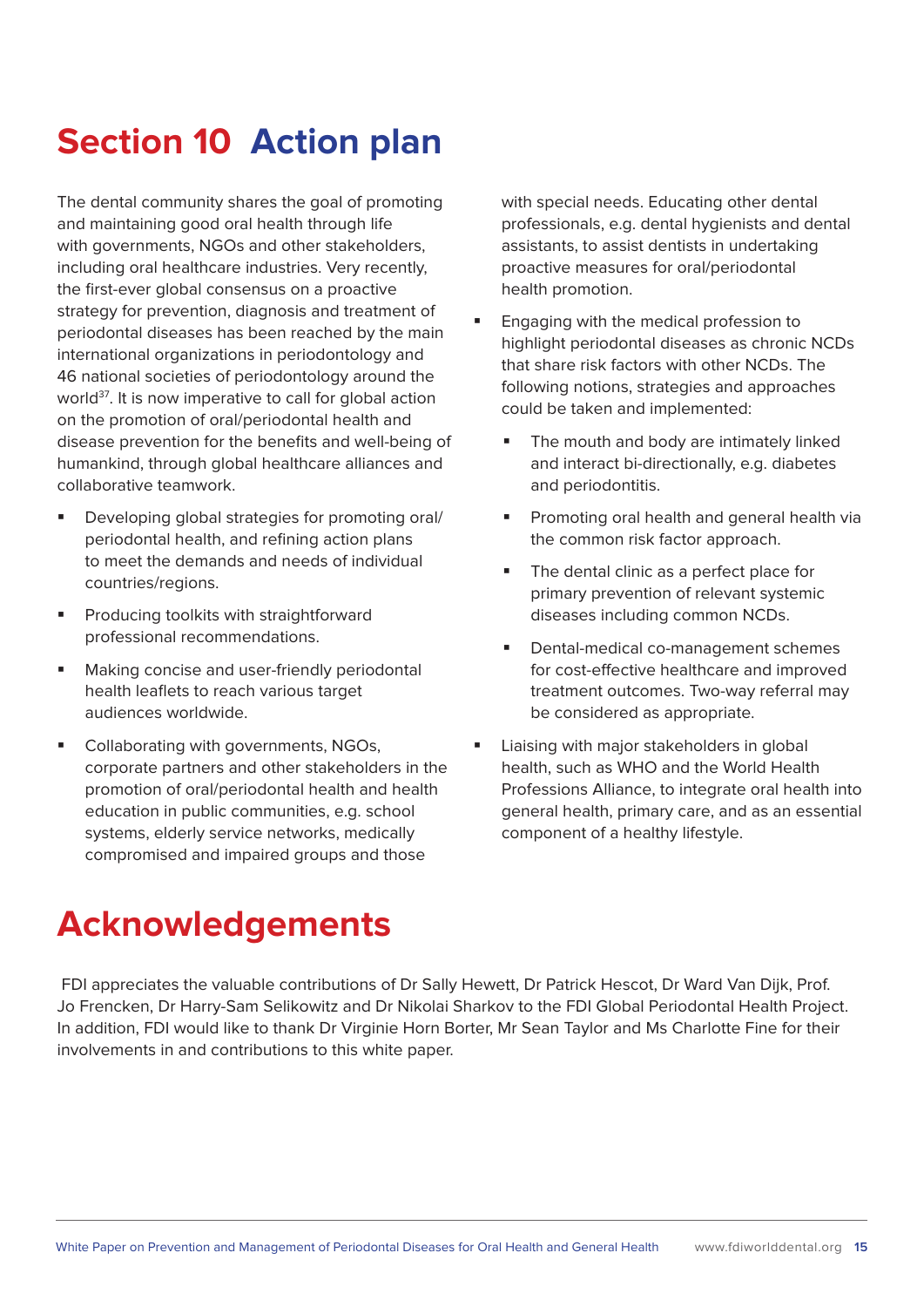### **References**

- 1. American Academy of Periodontology (2000a). Parameter on plaque-induced gingivitis. J Periodontol 2000; 71: 851–852.
- 2. American Academy of Periodontology (2000b). Parameter on chronic periodontitis with slight to moderate loss of periodontal support. J Periodontol 2000; 71: 853–855.
- 3. American Academy of Periodontology (2000c). Parameter on chronic periodontitis with advanced loss of periodontal support. J Periodontol 2000; 71: 856–858.
- 4. Armitage GC. Development of a classification system for periodontal diseases and conditions. Ann Periodontol 1999; 4: 1–6.
- 5. American Academy of Periodontology (2000d). Parameter on comprehensive periodontal examination. J Periodontol 2000; 71: 847–848.
- 6. Armitage GC. Learned and unlearned concepts in periodontal diagnostics: a 50-year perspective. Periodontol 2000 2013; 62: 20–36.
- 7. Bartold PM, Van Dyke TE. Periodontitis: a host-mediated disruption of microbial homeostasis. Unlearning learned concepts. Periodontol 2000 2013; 62: 203–217.
- 8. Meyle J, Chapple I. Molecular aspects of the pathogenesis of periodontitis. Periodontol 2000 2015; 69: 7–17.
- 9. Mira A, Simon-Soro A, Curtis MA. Role of microbial communities in the pathogenesis of periodontal diseases and caries. J Clin Periodontol 2017; 44: S23–S38.
- 10. Cekici A et al. Inflammatory and immune pathways in the pathogenesis of periodontal disease. Periodontol 2000 2014; 64: 57–80.
- 11. Genco RJ, Borgnakke WS. Risk factors for periodontal disease. Periodontol 2000 2013; 62: 59–94.
- 12. Eke PI et al. Prevalence of periodontitis in adults in the United States: 2009 and 2010. J Dent Res 2012; 91: 914–920.
- 13. Marcenes W et al. Global burden of oral conditions in 1990-2010: a systematic analysis. J Dent Res 2013; 92: 592–597.
- 14. Kassebaum NJ et al. Global Burden of Severe Periodontitis in 1990-2010: A Systematic Review and Meta-regression. J Dent Res 2014; 93: 1045–1053.
- 15. Baelum V, López R. Periodontal disease epidemiology learned and unlearned? Periodontol 2000 2013; 62: 37–58.
- 16. Listl S et al. Global Economic Impact of Dental Diseases. J Dent Res 2015; 94: 1355–1361.
- 17. Parahitiyawa NB et al. Microbiology of odontogenic bacteremia: beyond endocarditis. Clin Microbiol Rev 2009; 22: 46–64.
- 18. Reyes L et al. Periodontal bacterial invasion and infection: contribution to atherosclerotic pathology. J Clin Periodontol 2013; 40: S30–S50.
- 19. Van Dyke TE, van Winkelhoff AJ. Infection and inflammatory mechanisms. J Clin Periodontol 2013; 40: S1–S7.
- 20. Sheiham A, Watt RG. The common risk factor approach: a rational basis for promoting oral health. Community Dent Oral Epidemiol 2000; 28: 399–406.
- 21. De Geest S et al. Periodontal diseases as a source of halitosis: a review of the evidence and treatment approaches for dentists and dental hygienists.<br>*Periodontol 2000* 2016; 71: 213–227.
- 22. Borges T de F et al. Changes in Masticatory Performance and Quality of Life in Individuals With Chronic Periodontitis. J Periodontol 2012; 84: 325–331.
- 23. Tonetti and Kornman. Periodontitis and Systemic Diseases Proceedings of<br>a workshop jointly held by the European Federation of Periodontology and<br>American Academy of Periodontology. J Clin Periodontol 2013; 40: S1–S20
- 24. Monsarrat P et al. Clinical research activity in periodontal medicine: a systematic mapping of trial registers. J Clin Periodontol 2016; 43: 390–400.
- 25. Chapple ILC, Genco R. Diabetes and periodontal diseases: consensus report of working group 2 of the Joint EFP/AAP Workshop on Periodontitis and Systemic Diseases. J Clin Periodontol 2013; 40: S106–S112.
- 26. Tonetti MS, Van Dyke TE. Periodontitis and atherosclerotic cardiovascular disease: consensus report of working group 1 of the Joint EFP/AAP<br>Workshop on Periodontitis and Systemic Diseases. *J Periodontol* 2013; 84: S24–S29.
- 27. Sanz M, Kornman K. Periodontitis and adverse pregnancy outcomes: consensus report of working group 3 of the Joint EFP/AAP Workshop on Periodontitis and Systemic Diseases. J Clin Periodontol 2013; 40: S164–S169.
- 28. Linden GJ, Herzberg MC. Periodontitis and systemic diseases: a record<br>of discussions of working group 4 of the Joint EFP/AAP Workshop on<br>Periodontitis and Systemic Diseases. J Periodontol 2013; 84: S20–S23.
- 29. Buset SL et al. Are periodontal diseases really silent? A systematic review of their effect on quality of life. J Clin Periodontol 2016; 43: 333–344.
- 30. Karlsson E, Lymer U-B, Hakeberg M. Periodontitis from the patient's perspective, a qualitative study. Int J Dent Hyg 2009; 7: 23–30.
- 31. Abrahamsson KH, Wennström JL, Hallberg U. Patients' views on periodontal disease; attitudes to oral health and expectancy of periodontal treatment: a qualitative interview study. Oral Health Prev Dent 2008; 6: 209–216.
- 32. Gerritsen AE et al. Tooth loss and oral health-related quality of life: a systematic review and meta-analysis. Health Qual Life Outcomes 2010; 8: 126.
- 33. Loe H, Theilade E, Jensen SB. Experimental gingivitis in man. J Periodontol 1965; 36: 177–187.
- 34. Theilade E, Theilade J. Role of plaque in the etiology of periodontal disease<br>and caries. Oral Sci Rev 1976; 9: 23–63.
- 35. Page RC et al. Advances in the pathogenesis of periodontitis: summary of developments, clinical implications and future directions. Periodontol 2000 1997; 14: 216–248.
- 36. Jepsen S et al. Prevention and control of dental caries and periodontal diseases at individual and population level: consensus report of group<br>3 of joint EFP/ORCA workshop on the boundaries between caries and<br>periodontal diseases. *J Clin Periodontol* 2017; 44: S85–S93.
- 37. Tonetti MS et al. Impact of the global burden of periodontal diseases on health, nutrition and wellbeing of mankind: A call for global action. J Clin Periodontol 2017; 44: 456–462.
- 38. Van der Weijden FA, Slot DE. Efficacy of homecare regimens for mechanical plaque removal in managing gingivitis a meta review. *J Clin Periodontol* 2015;<br>42: S77–S91.
- 39. Chapple ILC et al. Primary prevention of periodontitis: managing gingivitis. J Clin Periodontol 2015; 42: S71–S76.
- 40. *Guidelines for effective prevention of periodontal diseases.* European<br>Fedederation of Periodontology, 2015 (https://www.efp.org/perioworkshop/<br>workshop-2014/guidelines.html, accessed 17 November 2017).
- 41. Serrano J et al. Efficacy of adjunctive anti-plaque chemical agents in managing gingivitis: a systematic review and meta-analysis. J Clin Periodontol 2015; 42: S106-138.
- 42. Needleman I, Nibali L, Di Iorio A. Professional mechanical plaque removal for prevention of periodontal diseases in adults–systematic review update. J Clin Periodontol 2015; 42: S12–S35.
- 43. Tonetti MS et al. Principles in prevention of periodontal diseases. J Clin Periodontol 2015; 42: S5–S11.
- 44. Sanz M et al. Effect of professional mechanical plaque removal on secondary prevention of periodontitis and the complications of gingival and periodontal preventive measures. J Clin Periodontol; 42.
- 45. Ramseier CA et al. Bleeding on probing as it relates to smoking status in patients enrolled in supportive periodontal therapy for at least 5 years. J Clin Periodontol 2015; 42: 150–159.
- 46. Ramseier CA, Suvan JE. Behaviour change counselling for tobacco use cessation and promotion of healthy lifestyles: a systematic review. J Clin Periodontol 2015; 42: S47–S58.
- 47. Newton JT, Asimakopoulou K. Managing oral hygiene as a risk factor for<br>periodontal disease: a systematic review of psychological approaches to<br>behaviour change for improved plaque control in periodontal management.<br>J C
- 48. Braegger U. Cost–benefit, cost effectiveness and cost–utility analyses of periodontitis prevention. J Clin Periodontol 2005; 32: 301–313.
- 49. Trombelli L, Franceschetti G, Farina R. Effect of professional mechanical plaque removal performed on a long–term, routine basis in the secondary prevention of periodontitis: a systematic review. J Clin Periodontol; 42.
- 50. Graziani F et al. Nonsurgical and surgical treatment of periodontitis: how many options for one disease? Periodontol 2000 2017; 75: 152–188.
- 51. Laleman I et al. Subgingival debridement: end point, methods and how often? Periodontol 2000 2017; 75: 189–204.
- 52. Van der Weijden GA, Timmerman MF. A systematic review on the clinical<br>efficacy of subgingival debridement in the treatment of chronic periodontitis.<br>J Clin Periodontol 2002; 29: 55–71;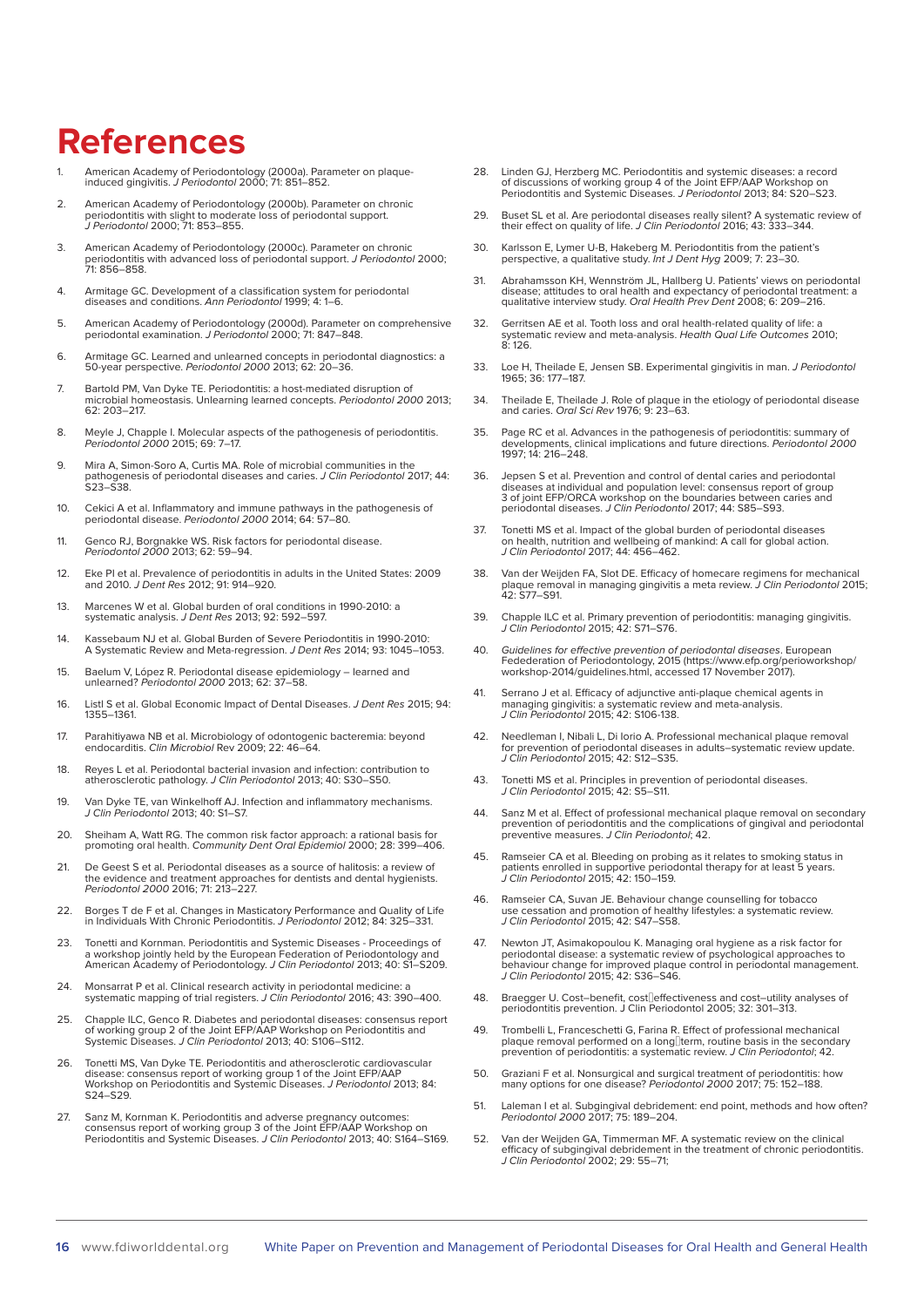- 53. Heitz-Mayfield LJA et al. A systematic review of the effect of surgical debridement vs non-surgical debridement for the treatment of chronic<br>periodontitis. *J Clin Periodontol* 2002; 29: 92-102; discussion 160-162.
- 54. Deas DE et al. Scaling and root planing vs. conservative surgery in the treatment of chronic periodontitis. Periodorotol 2000 2016; 71: 128–139.
- 55. Hirschfeld L, Wasserman B. A long-term survey of tooth loss in 600 treated periodontal patients. J Periodontol 1978; 49: 225–237.
- 56. Gjermo PE, Grytten J. Cost-effectiveness of various treatment modalities for adult chronic periodontitis. Periodontol 2000 2009; 51: 269–275.
- 57. Cortellini P et al. Periodontal regeneration compared with access flap<br>surgery in human intra-bony defects 20-year follow-up of a randomized<br>clinical trial: tooth retention, periodontitis recurrence and costs. *J Clin* Periodontol 2017; 44: 58–66.
- 58. Jin LJ et al. Global oral health inequalities: task group--periodontal disease. Adv Dent Res 2011; 23: 221–226.
- 59. Petersen PE, Ogawa H. The global burden of periodontal disease: towards integration with chronic disease prevention and control. *Periodontol 2000*<br>2012; 60: 15–39.
- 60. Chapple ILC. Time to take periodontitis seriously. BMJ 2014; 348: g2645.
- 61. Chan S, Pasternak GM, West MJ. The place of periodontal examination and referral in general medicine. Periodontol 2000 2017; 74: 194–199.
- 62. Jin LJ. Interprofessional education and multidisciplinary teamwork for prevention and effective management of periodontal disease. J Int Acad Periodontol 2015; 17: 74–79.
- 63. Varela-Centelles P et al. Periodontitis Awareness Amongst the General Public: A Critical Systematic Review to Identify Gaps of Knowledge. J Periodontol 2015; 87: 403–415.
- 64. Luo H, Wu B. Self-awareness of 'Gum Disease' Among US Adults. J Public Health Manag Pract JPHMP 2017; 23: e1–e7.
- 65. Dayakar MM et al. A survey about awareness of periodontal health among the students of professional colleges in Dakshina Kannada District.<br>*J Indian Soc Periodontol* 2016; 20: 67–71.
- 66. Mosley M et al. North Carolina Cardiologists' Knowledge, Opinions and Practice Behaviors Regarding the Relationship between Periodontal Disease and Cardiovascular Disease. Am Dent Hyg Assoc 2015; 89: 38-48.
- 67. Survey shows less than half of NDAs monitor and evaluate periodontal disease. FDI World Dental Federation, 2017 (http://www.fdiworlddental.org/ news/20171101/survey-shows-less-than-half-of-ndas-monitor-and-evaluate-periodontal-disease, accessed 7 November 2017).
- 68. Pjetursson BE et al. Comparison of survival and complication rates of toothsupported fixed dental prostheses (FDPs) and implant-supported FDPs and single crowns (SCs). Clin Oral Implants Res 2007; 18: 97–113.
- 69. Derks J, Tomasi C. Peri-implant health and disease. A systematic review of current epidemiology. J Clin Periodontol 2015; 42: S158-171.
- 70. Aghazadeh A, Rutger Persson G, Renvert S. A single-centre randomized controlled clinical trial on the adjunct treatment of intra-bony defects with autogenous bone or a xenograft: results after 12 months. *J Clin Period*
- 71. Carcuac O et al. Adjunctive Systemic and Local Antimicrobial Therapy in the Surgical Treatment of Peri-implantitis: A Randomized Controlled Clinical Trial. J Dent Res 2016; 95: 50–57.
- 72. Heitz-Mayfield LJA et al. Anti-infective surgical therapy of peri-implantitis. A 12-month prospective clinical study. Clin Oral Implants Res 2012; 23: 205–210.
- 73. Renvert S, Quirynen M. Risk indicators for peri-implantitis. A narrative review. Clin Oral Implants Res 2015; 26: 15–44.
- 74. Oppermann RV et al. Epidemiology of periodontal diseases in adults from<br>Latin America. Periodontol 2000 2015; 67: 13–33.
- 75. Eke PI et al. Periodontitis prevalence in adults ≥ 65 years of age, in the USA. Periodontol 2000 2016; 72: 76–95.
- 76. Teng P-R, Lin M-J, Yeh L-L. Utilization of dental care among patients with severe mental illness: a study of a National Health Insurance database. BMC Oral Health 2016; 16: 87.
- 77. Syrjälä A-MH et al. Dementia and oral health among subjects aged 75 years or older. Gerodontology 2012; 29: 36–42.
- 78. Renvert S, Persson GR. Treatment of periodontal disease in older adults. Periodontol 2000 2016; 72: 108–119.
- 79. Jin L et al. Global burden of oral diseases: emerging concepts, management and interplay with systemic health. Oral Dis 2016; 22: 609–619.
- 80. Kumarswamy A et al. Group E. Consensus paper. Interprofessional education and multidisciplinary teamwork for prevention and effective management of periodontal disease. J Int Acad Periodontol 2015; 17: 84–86.
- 81. Piepoli MF et al. 2016 European guidelines on cardiovascular disease prevention in clinical practice. Eur Heart J 2016; 37: 2315–2381.
- 82. American Diabetes Association position statement: standards of medical care in diabetes. American Diabetes Association, 2017 (https://professional. diabetes.org/content/clinical-practice-recommendations, accessed 28 November 2017).
- 83. Oral health: prevention is key. Lancet 2009: 373: 1.
- 84. Jeffcoat MK et al. Impact of Periodontal Therapy on General Health.<br>Am J Prev Med 2014; 47: 166–174.
- 85. Muthu J et al. Effect of Nonsurgical Periodontal Therapy on the Glycaemic Control of Nondiabetic Periodontitis Patients: A Clinical Biochemical Study. Oral Health Prev Dent 2015; 13: 261–266.
- 86. Teshome A, Yitayeh A. The effect of periodontal therapy on glycemic control and fasting plasma glucose level in type 2 diabetic patients: systematic review and meta-analysis. BMC Oral Health 2016; 17: 31.
- 87. Tonetti MS et al. Treatment of periodontitis and endothelial function.<br>
N Engl J Med 2007; 356: 911–920.